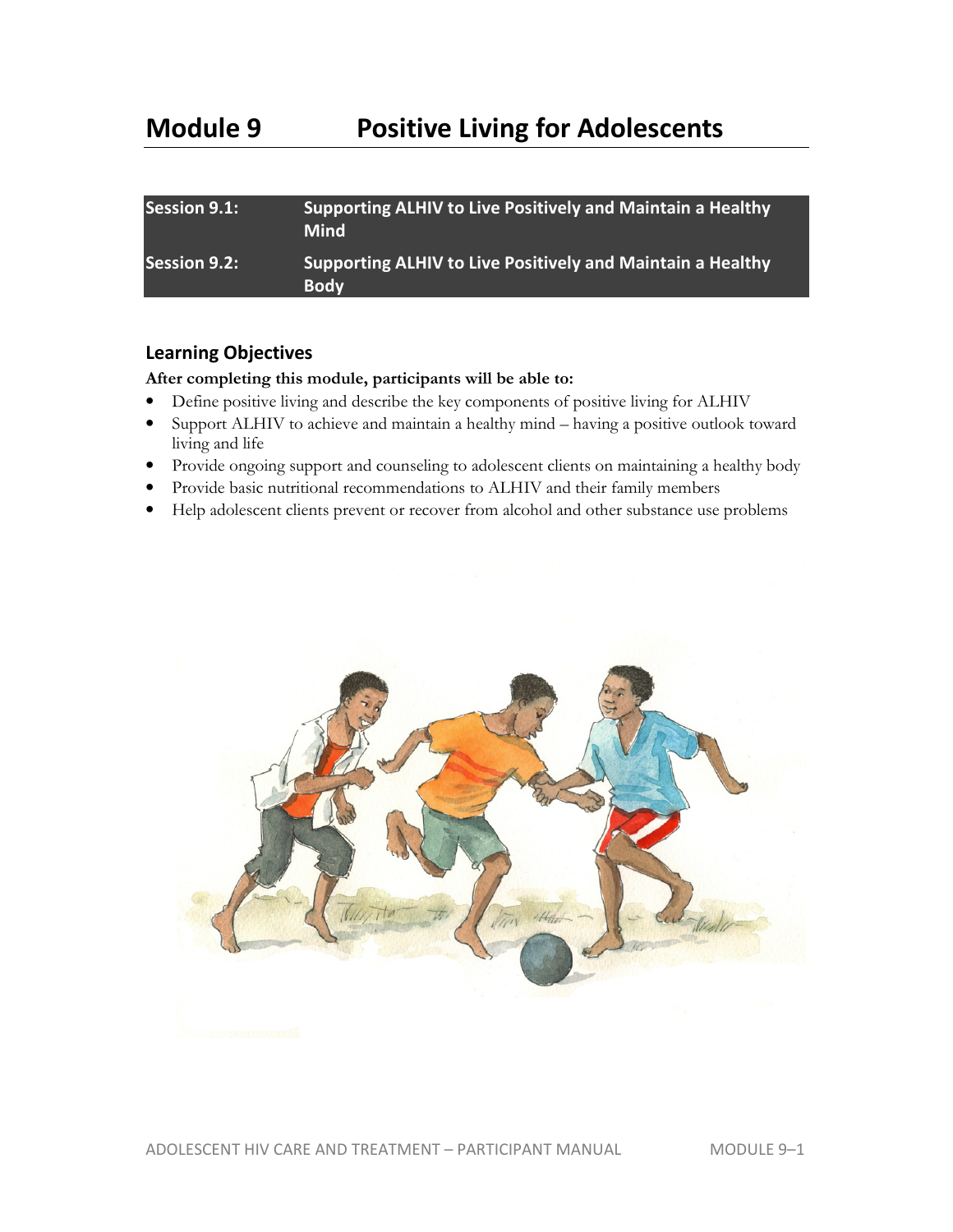## **Session 9.1 Supporting ALHIV to Live Positively and Maintain a Healthy Mind**

## **Session Objectives**

### **After completing this session, participants will be able to:**

- Define positive living and describe the key components of positive living for ALHIV
- Support ALHIV to achieve and maintain a healthy mind having a positive outlook toward living and life

## **What is Positive Living?**

- **Positive living includes:** 
	- Keeping one's mind healthy (having a positive outlook toward living and life)
	- Keeping one's body healthy
	- Keeping one's soul and spirit healthy (for example, the things we do to feel good on the "inside" and to feel a sense of peace and contentment)
	- Living responsibly with HIV and preventing new HIV infections
- ALHIV can live full and healthy lives if they take care of themselves, access care and treatment, and feel supported to make healthy choices. This includes feeling supported by health workers at the clinic and also by caregivers and family members.
- Health workers play a key role in helping ALHIV live positively and follow the "**recipe for positive living**" (see box below).

#### **Recipe for positive living:**

#### **KNOWLEDGE + DETERMINATION TO LIVE**

**with actions for a** 

#### **HEALTHY MIND + HEALTHY BODY + HEALTHY SOUL**

#### **= A LONG, HEALTHY LIFE**

Source: Orr, N.M. (2004). *Positive health*. Cape Town: Double Storey Books.

Because adolescent clients' questions about and understanding of living with HIV changes over time, it is important that health workers talk to them about topics related to positive living on an ongoing basis.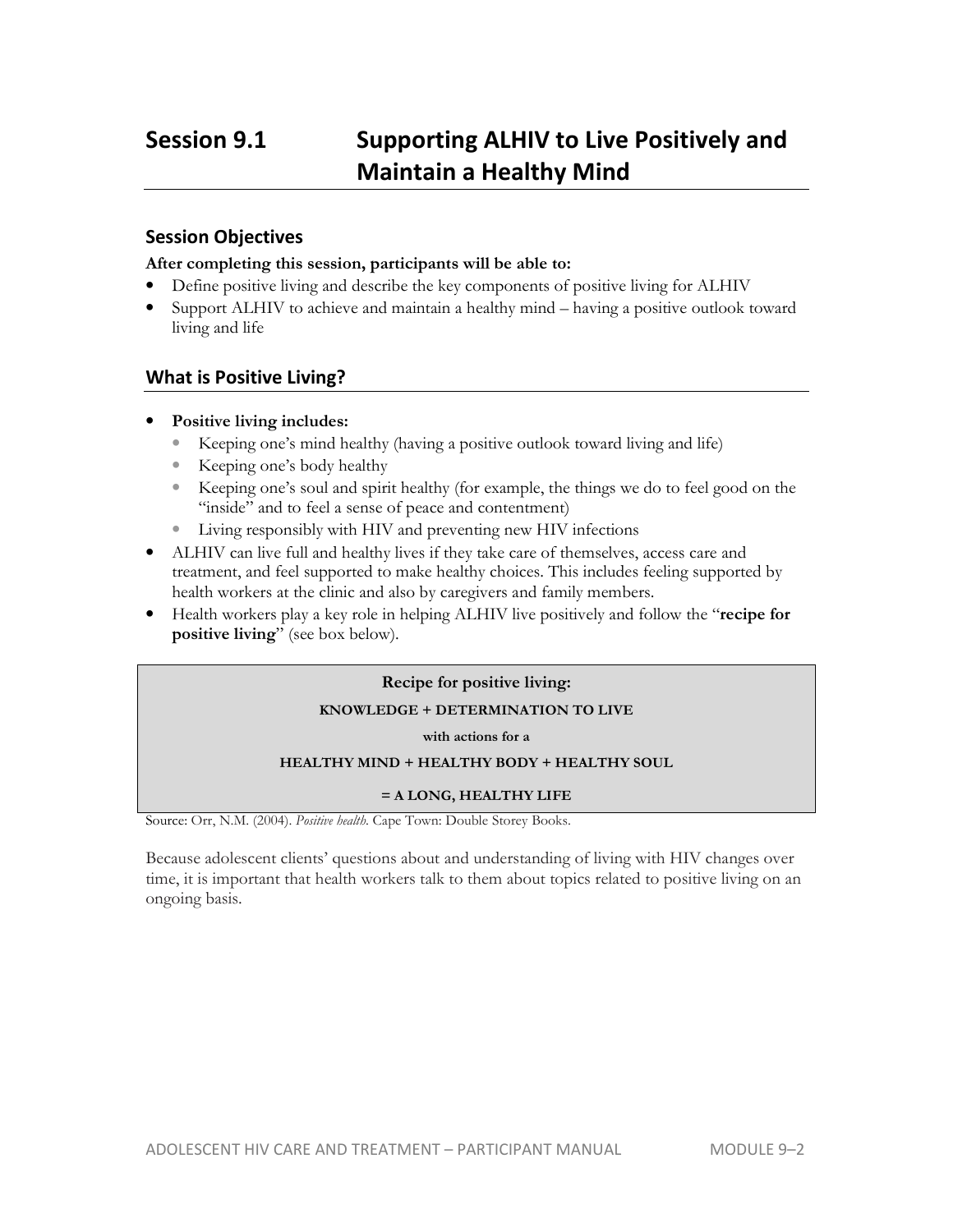Information on positive living should be communicated often and through multiple channels, such as:

- Individual counseling sessions
- Individual health education sessions
- Group health education sessions (with adolescents alone, caregivers alone, or mixed groups)
- Support group meetings
- Youth-friendly written materials (such as flyers, brochures, and books)
- TV shows or videos about living positively
- Web sites and youth-friendly Internet resources (see *Appendix 9A: Web Resources for ALHIV* for a list of web-based resources on positive living that are geared toward young people)

## **Supporting Adolescents to Have Healthy Minds and a Positive Outlook**

**Health workers should always try to build trusting, positive, and respectful relationships with their adolescent clients.** 

#### **Ensure that ALHIV have access to adolescent-specific support groups and peer support (see Module 5)**

- Health workers should take part in creating and facilitating peer support groups in the clinic and should also link ALHIV with any existing support groups.
- Peer support can engage and help support the psychosocial needs of ALHIV. It can also help improve their access and adherence to HIV prevention, care, and treatment services.

### **Ensure that psychosocial support (see Module 5) and mental health referrals (see Module 6) are part of comprehensive HIV care and treatment**

- ALHIV face additional challenges and stressors as a result of living with a chronic, highly stigmatized disease. It is important that health workers conduct routine psychosocial assessments and provide needed psychosocial support as an integral part of HIV care and treatment. Adolescents will likely need extra support during challenging times, like when they are preparing to disclose their status, when they lose a loved one, when they face discrimination, etc.
- Health workers should watch out for the presence of mental health problems, including substance abuse, among their adolescent clients, and provide needed referrals and support as needed. Health workers should be able to recognize when an adolescent may be in danger or may have a severe mental illness requiring immediate, emergency steps.

## **Ensure that adequate attention is paid to ongoing disclosure support for ALHIV and their caregivers (see Module 7)**

- Disclosure is a process and not a one-time event. Both ALHIV and caregivers need ongoing support on issues related to disclosure.
- Health workers can help ALHIV overcome their fear of disclosure to others by helping them see the advantages of having trusted people know their status. They can also help them decide whom to disclose to, when, and where; to weigh the advantages and disadvantages of disclosure; and to help them anticipate likely responses.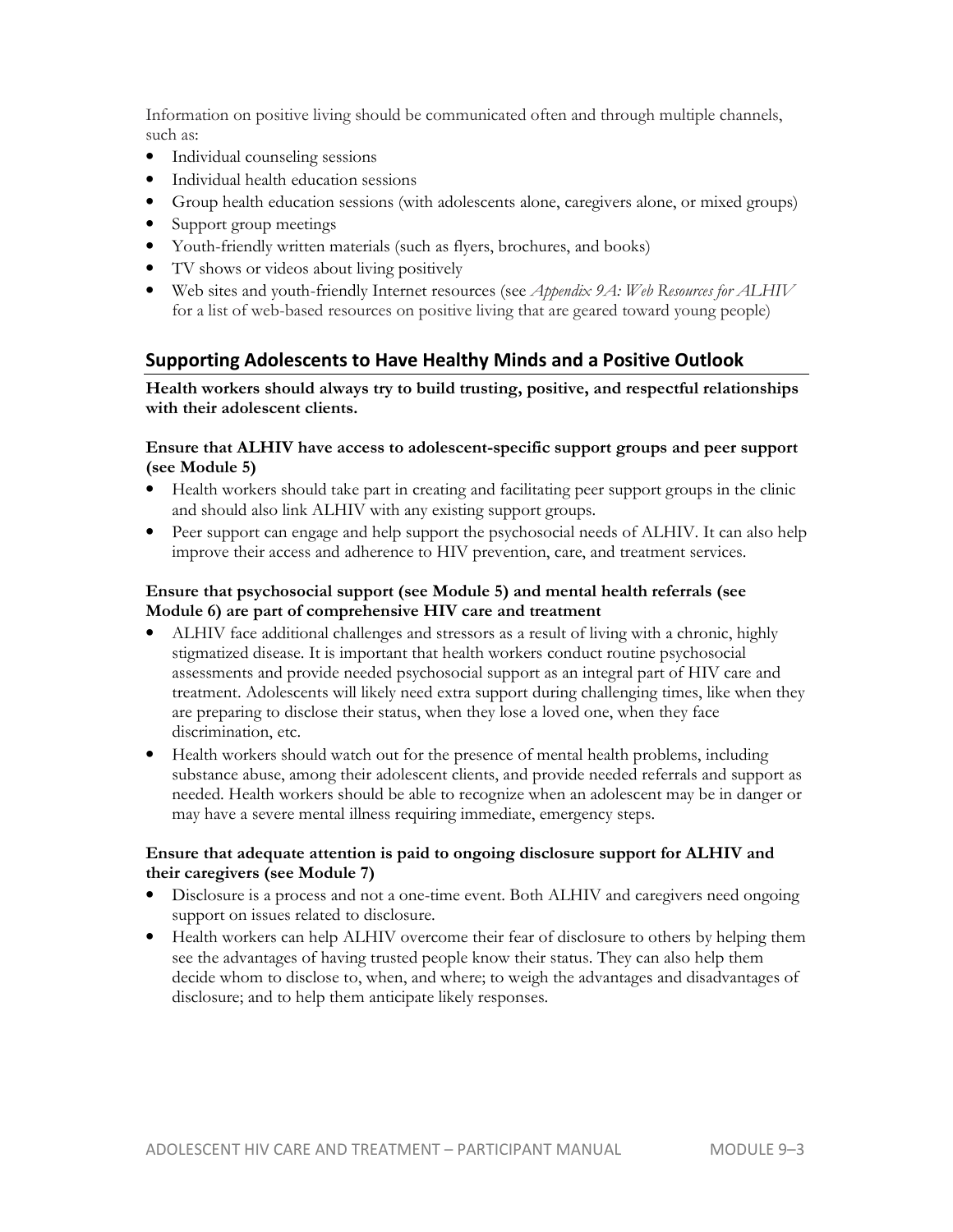## **Ensure that ALHIV and their caregivers receive ongoing adherence support (see Module 8)**

- There are many barriers and challenges to retaining adolescents in care and to supporting them to adhere to their ART regimen. Although health workers may not be able to address all of a client's barriers to adherence, there are many factors that can be addressed, including minimizing health service barriers by improving the quality of counseling and ensuring access to youth-friendly services.
- There is no one specific way to monitor adherence. Instead, the best way is to use many different methods, including routine adherence assessment, ongoing adherence counseling, review of clinical and laboratory records, pill count, etc. When helping clients and caregivers prepare for ART, always address the WHO, WHAT, WHEN, WHERE, and HOW of the medications.

## **Encourage ALHIV to go to and stay in school**

- Adolescents who stay in school will have more opportunities in the future.
- In addition to building academic skills, school also provides adolescents with a chance to make friends and develop life skills.

### **Talk with ALHIV about their spiritual, religious, and cultural beliefs and practices**

- Health workers should encourage both ALHIV and their families to continue their regular spiritual, religious, and cultural practices.
- For ALHIV who have grown up with a spiritual and/or religious element in their family or community, this can be a further source of support and counseling to help them face issues related to mental health, disclosure, and positive living.

## **Encourage ALHIV to develop life skills to help them live positively with HIV** (see below).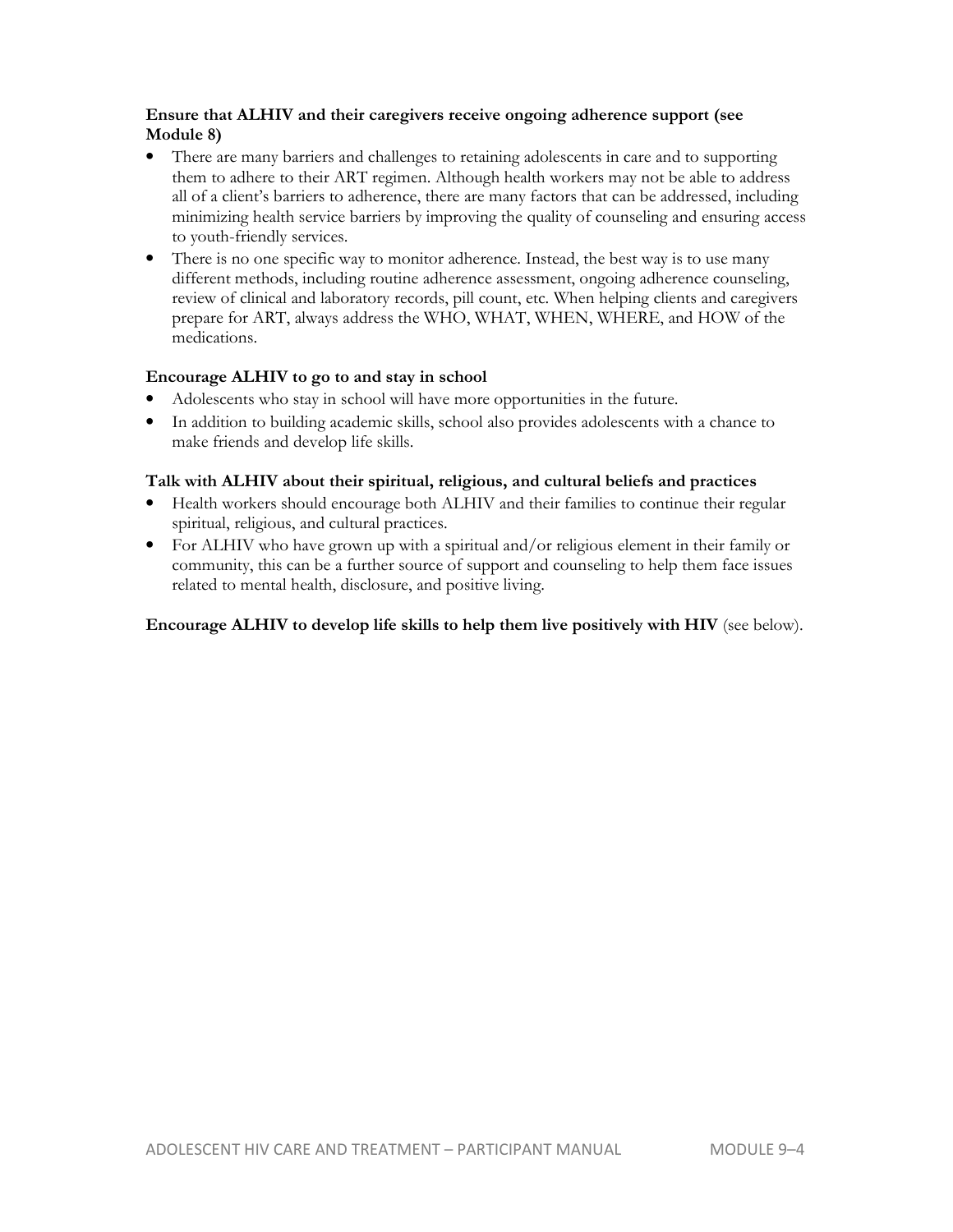## **Supporting Adolescents to Develop Life Skills**

Having life skills helps adolescents be confident, knowledgeable, and able to take responsibility for their own lives. Life skills education can help adolescents develop into stronger, more aware, and more caring human beings who are equipped to cope with the demands and pressures of everyday life and living with HIV. Developing life skills can also help adolescents assess risks and make decisions that will lead to positive outcomes and a better, healthier life.

There is no definitive list of life skills, but a sample list is included in Table 9.1 below. This list encompasses psychosocial and interpersonal skills that are generally considered important for adolescents as they grow, develop, and manage their chronic illness.

Health workers are not responsible for teaching adolescent clients all of these life skills, but they should:

- Keep them in mind when working with adolescents and providing them with psychosocial support
- Encourage life skills trainings and discussions as part of peer activities and support groups
- Link their adolescent clients, when possible, with formal or informal life skills trainings, such as those offered by youth groups, schools, and faith- or community-based organizations

See *Appendix 9B: Life Skills Training Resources* for more information.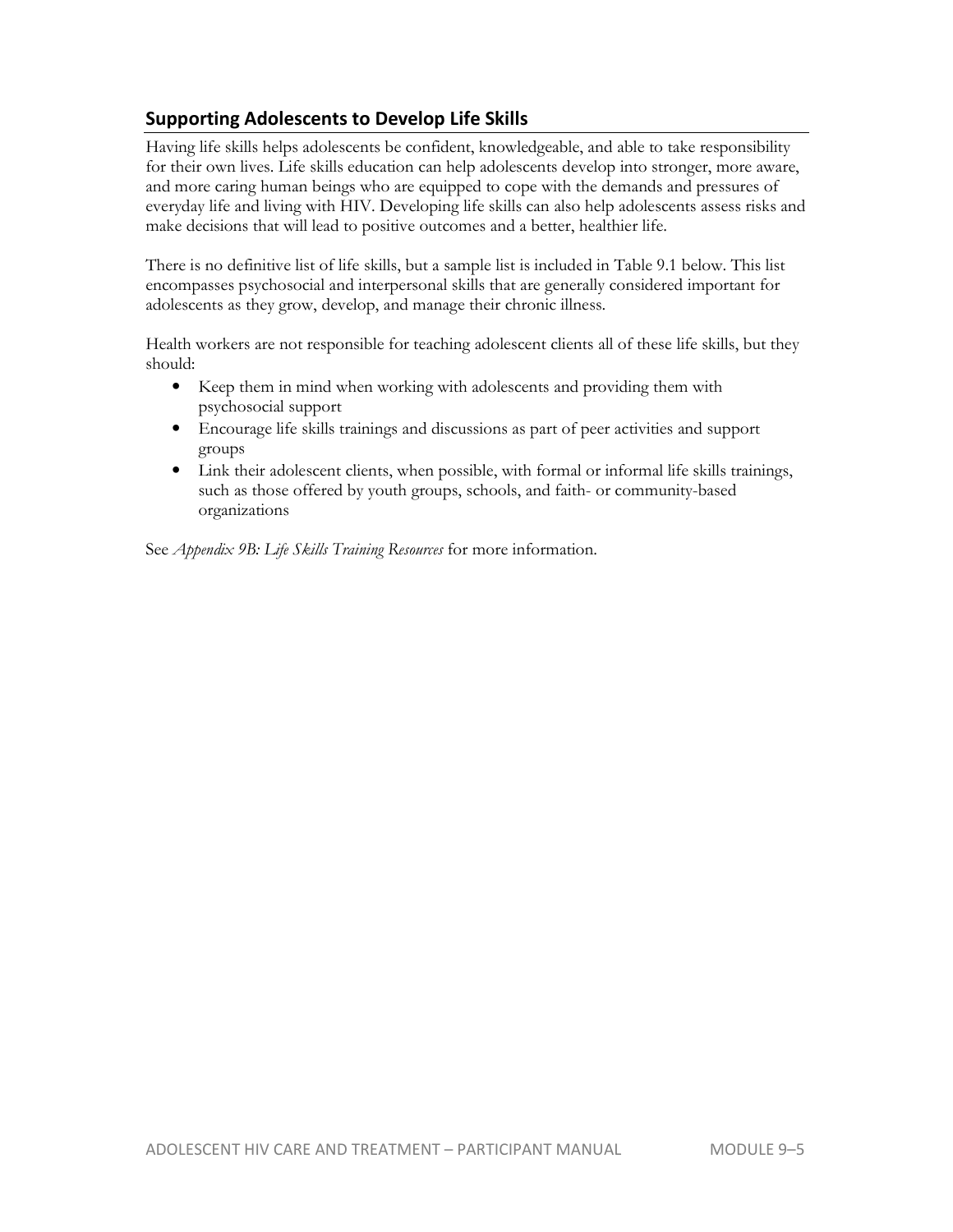| Communication and                                                                                                                                                                                                                                                                                                                                                                                                                  | Decision-making and                                                                                                                                                                                                                                                                               | Coping and Self-                                                                                                                                                                                                                                                                                                                                    |
|------------------------------------------------------------------------------------------------------------------------------------------------------------------------------------------------------------------------------------------------------------------------------------------------------------------------------------------------------------------------------------------------------------------------------------|---------------------------------------------------------------------------------------------------------------------------------------------------------------------------------------------------------------------------------------------------------------------------------------------------|-----------------------------------------------------------------------------------------------------------------------------------------------------------------------------------------------------------------------------------------------------------------------------------------------------------------------------------------------------|
| <b>Interpersonal Skills</b>                                                                                                                                                                                                                                                                                                                                                                                                        | <b>Critical Thinking Skills</b>                                                                                                                                                                                                                                                                   | <b>Management Skills</b>                                                                                                                                                                                                                                                                                                                            |
| Interpersonal communication<br>skills:                                                                                                                                                                                                                                                                                                                                                                                             | Decision-making and<br>problem solving skills:                                                                                                                                                                                                                                                    | Skills for increasing internal<br>locus of control:                                                                                                                                                                                                                                                                                                 |
| Verbal communication<br>$\bullet$<br>Non-verbal communication<br>Expressing feelings<br>٠<br>Giving and receiving feedback<br>Negotiation/refusal skills:<br>Negotiation and conflict<br>management<br>Assertiveness skills<br>$\bullet$<br>Refusal skills                                                                                                                                                                         | Information gathering skills<br>Evaluating future<br>$\bullet$<br>consequences of present<br>actions for self and others<br>Determining alternative<br>٠<br>solutions to problems<br>Analysis skills related to the<br>influence of values and<br>attitudes on motivation (of<br>self and others) | $\bullet$<br>Self-esteem/confidence-<br>building skills<br>Self awareness skills,<br>$\bullet$<br>including awareness of<br>rights, influences, values,<br>attitudes, strengths, and<br>weaknesses<br>Goal-setting skills<br>$\bullet$<br>Self-evaluation, self-<br>$\bullet$<br>assessment, and self-<br>monitoring skills                         |
| Empathy:<br>Ability to listen and<br>understand another's needs<br>and circumstances and<br>express that understanding<br>Cooperation and teamwork:<br>Expressing respect for others'<br>٠<br>contributions and styles<br>Assessing one's own abilities<br>$\bullet$<br>and contributing to the group<br>Advocacy skills:<br>Influencing skills and<br>$\bullet$<br>persuasion<br>Networking and motivation<br>$\bullet$<br>skills | Critical thinking skills:<br>Analyzing peer and media<br>influences<br>Analyzing attitudes, values,<br>$\bullet$<br>social norms, and beliefs and<br>factors affecting these<br>Identifying relevant<br>$\bullet$<br>information and sources of<br>information                                    | Skills for managing feelings:<br>$\bullet$<br>Anger management<br>Dealing with sadness, grief,<br>$\bullet$<br>and anxiety<br>Coping skills to deal with<br>$\bullet$<br>loss, abuse, illness, and<br>trauma<br>Skills for managing stress:<br>Time management<br>$\bullet$<br>Positive thinking<br>$\bullet$<br>Relaxation techniques<br>$\bullet$ |

## **Table 9.1: Examples of adolescent life skills**

http://www.unicef.org/lifeskills/index\_whichskills.html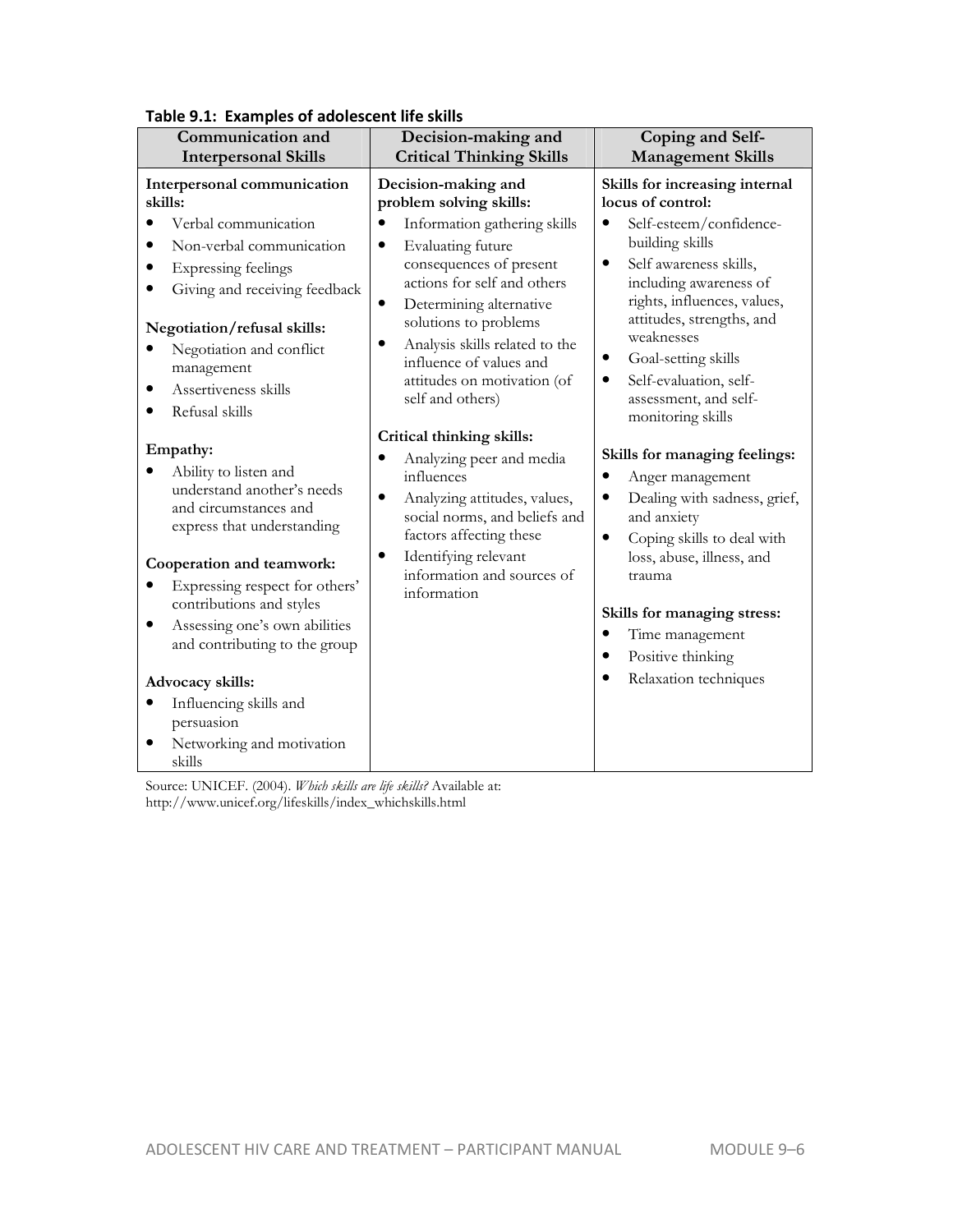## **Session 9.2 Supporting ALHIV to Live Positively and Maintain a Healthy Body**

## **Session Objectives**

#### **After completing this session, participants will be able to:**

- Provide ongoing support and counseling to adolescent clients on maintaining a healthy body
- Provide basic nutritional recommendations to ALHIV and their family members
- Help adolescent clients prevent or recover from alcohol and other substance use problems

## **Key Points for Positive Living**

#### **Healthy behaviors**

Health workers should actively encourage ALHIV to live healthy lives. Some of the activities that constitute "living healthfully" or "living positively" are summarized in Table 9.2.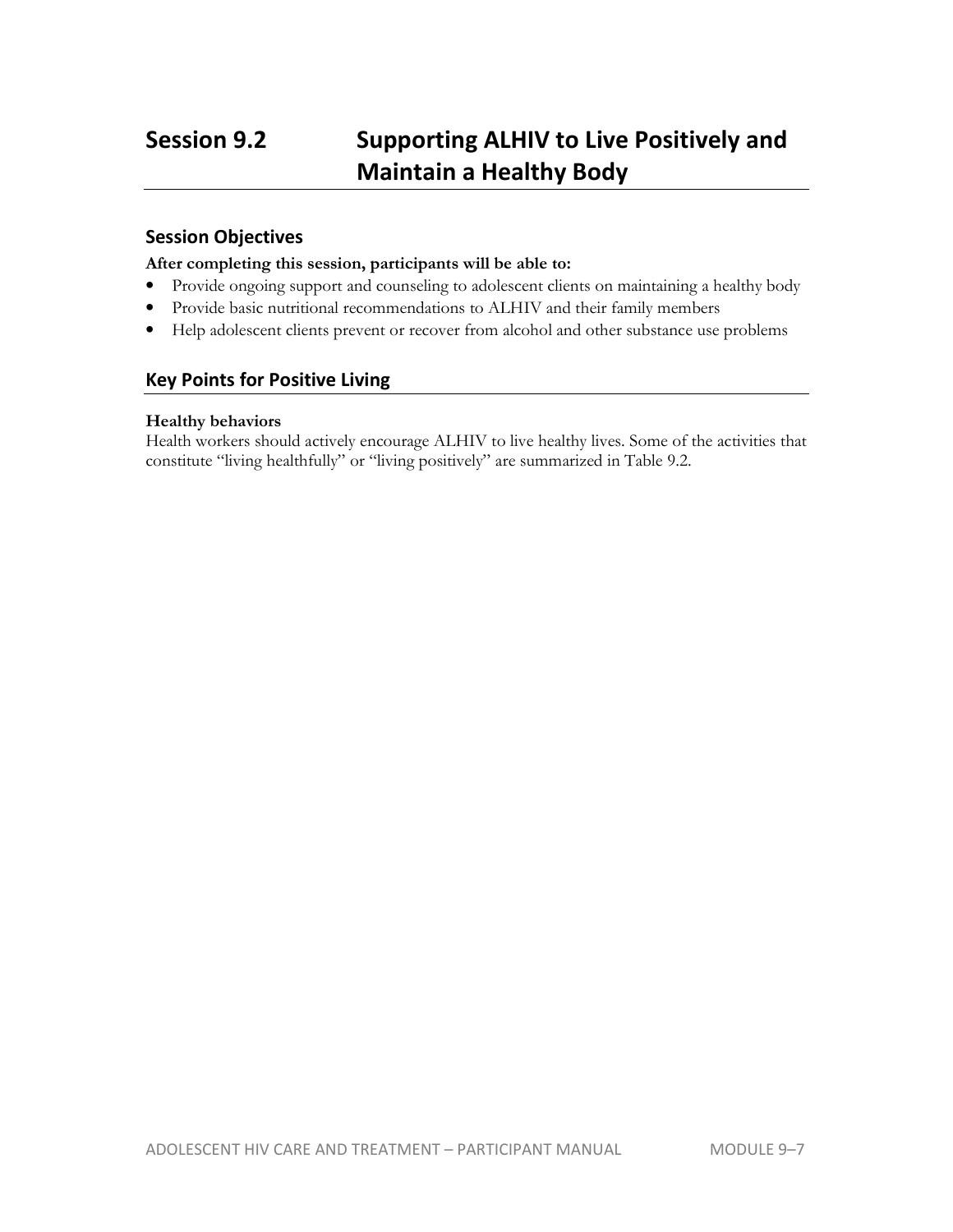#### **Table 9.2: Positive living**

#### **Health care**

- Going to the hospital or clinic for checkups, lab tests, and to pick up medicines never miss an appointment
- Taking medicines the right way (at the right time, the right number, etc.)
- Informing health workers if taking any traditional remedies or supplements
- Telling a nurse or doctor if there have been any health-related changes, even small ones **Sexual health**
- If sexually active, using condoms and practicing safer sex every time; using a family planning method in addition to condoms (dual protection)
- Going to the clinic for pregnancy testing, counseling, early antenatal care, and PMTCT services if pregnancy is suspected or confirmed
- Getting screened for STIs and getting immediate treatment for self and partner

### **Staying active and socially engaged**

- Doing physical exercise (walking, jogging, and light household chores) to build muscles, reduce stress, and improve appetite
- Staying socially engaged: making new friends and accessing peer support through youth clubs, sports teams, and/or after-school clubs; joining an ALHIV association; talking about things openly
- Staying in school/at work and prioritizing education/career

## **Rest**

- Getting enough rest
- Sleeping and resting under an insecticide-treated mosquito net if in a malarial area

## **Personal hygiene**

- Washing hands with soap often, especially:
	- After using the toilet, touching the genitals, or touching any body fluid
	- Before preparing food or eating
	- After sneezing or coughing
	- After handling garbage
	- After touching animals
- Bathing regularly
- Practicing good hygiene during menstrual period:
	- Changing sanitary pads or cloths regularly
	- Washing hands before and after changing sanitary products
	- Bathing daily during monthly period (note: there is never a need to clean inside the vagina, not even during the monthly period)
	- Safely disposing (by putting into a pit latrine or burning) or washing used sanitary pads/cloths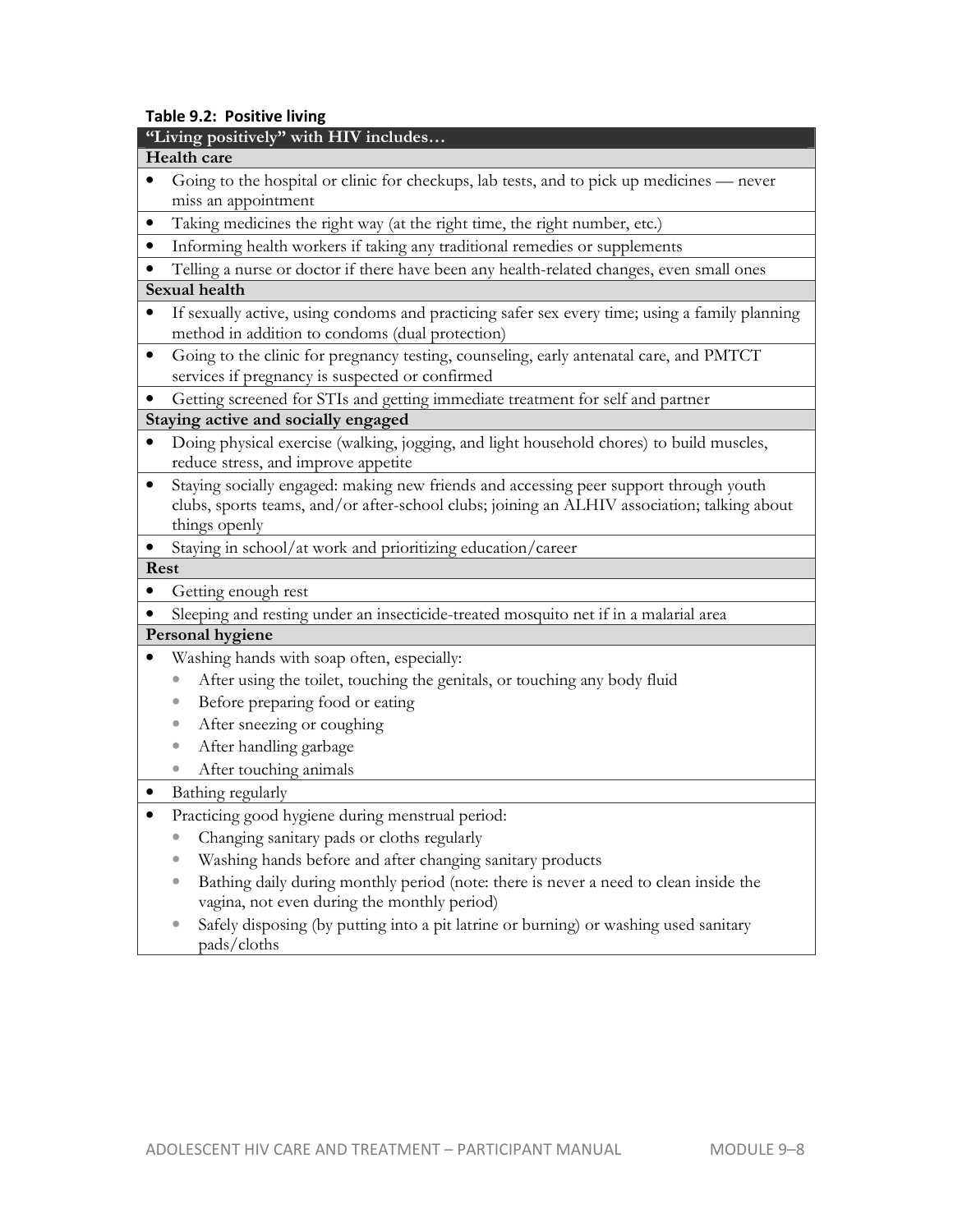**Oral health**

- Keeping your mouth clean by brushing teeth, mouth, and tongue at least twice a day
- Treating severe oral lesions with gauze soaked in salt water to clean the mouth

### **Nutrition**

- Eating enough healthy food and taking multivitamins
- Drinking at least 8 glasses (250 mls/glass) of **clean** water each day. It is important to ensure that drinking water is clean – depending on what is locally available, this may include boiling or filtering water, treating water with chlorine tablets or liquid, or placing water in plastic bottles out in the sun for a day.

### **Food hygiene**

- Washing food preparation, cooking, eating, and storage utensils with soap and water (hot water is best, if available)
- Washing raw fruits and vegetables well with clean water
- Covering food to prevent both flies and dust from contaminating it; not storing raw and cooked foods together
- Eating food as soon as it is cooked and not storing leftovers unless they can be kept in a refrigerator or a cool place
- Cooking food thoroughly, particularly meat, poultry, and fish (meat should have no red juices), but remember that overcooking vegetables causes them to lose nutritional value
- Keeping the house and compound clean getting rid of any still water; keeping garbage covered and disposing of it at least once per day
- Keeping all food preparation surfaces clean. Use a germ-killing bleach solution (like Jik, Gentian Violet, or whatever bleach is locally available) diluted with water to keep household surfaces clean. Note that the bleach to water ratio may change, depending on the brand of bleach.

## **Unhealthy behaviors**

Health workers should talk with ALHIV about avoiding practices or behaviors that are not healthy. These include:

- Drinking alcohol
- Smoking cigarettes
- Using drugs (marijuana, *khat*, heroin, glue, prescription drugs, etc.)
- Having unsafe sex
- Sharing medicines, stopping medicines without talking to a doctor, or missing medication doses
- Taking traditional medicines that have not been discussed with a doctor or nurse
- Missing appointments at the clinic
- Not eating enough healthy foods or eating too many sugary or fatty foods
- Avoiding social contact, staying alone too much, and being inactive

**Remember:** Education and counseling on positive living may not result in immediate behavior change among adolescent clients. Changing behavior takes time, self-confidence, and a supportive environment! Be sure to praise clients when they recognize the need to change their behaviours and for even the smallest efforts to adopt healthier behaviors.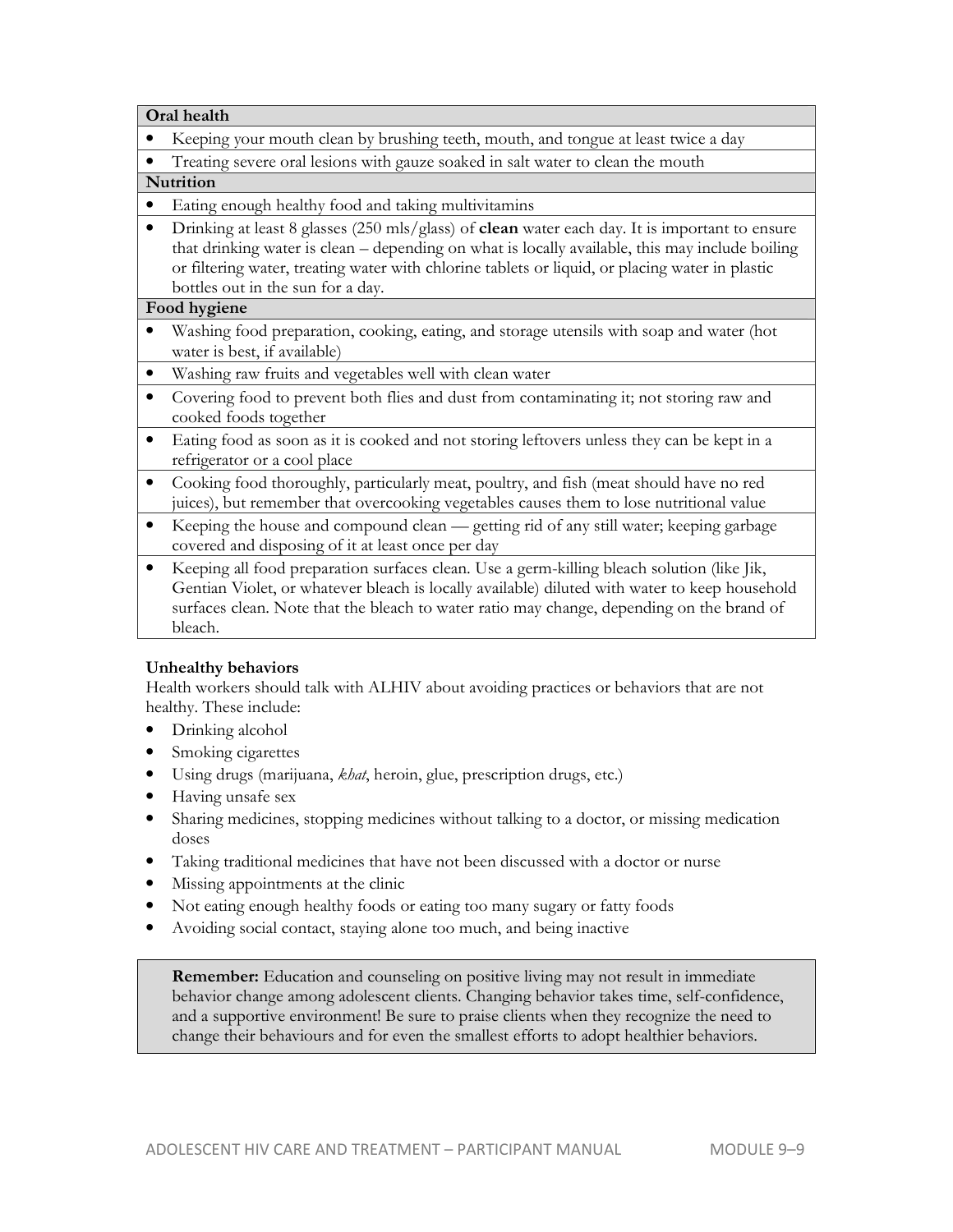## **Helping Clients Practice Positive Prevention**

Positive prevention is a key component of positive living. Health workers should help ALHIV understand how to prevent the further spread of HIV to sexual partners and children. Positive prevention includes:

- Partner disclosure and testing
- Sexual risk reduction and sexual health (see Module 10)
- Prevention and treatment of STIs (see Module 10)
- PMTCT (see Module 11)
- Prevention of blood-borne HIV transmission, including transmission through injecting drug use or sharing sharp instruments to cut or pierce the skin

## **Review of General Nutrition Information<sup>1</sup>**

**It is critically important that health workers provide regular weight and nutrition monitoring as part of ALHIV's routine care.** 

### **Common nutritional issues for adolescents:**

- Many adolescents especially the most vulnerable adolescents like orphans, street youth, and others — face food insecurity.
- Many adolescents develop bad eating habits, such as eating a lot of "junk food" (see box below), skipping meals, and having erratic eating patterns because of busy lifestyles.
- Some ARVs may cause adolescents to lose their appetite and some may cause changes in physique, such as lipodystrophy.

### **Junk food**

Sometimes when adolescents are very busy or do not have time to prepare food, they (and their families) eat pre-prepared foods and "junk foods." Health workers should help clients understand why they should avoid "junk foods," like soft drinks, sweets, and potato chips/crisps — they cost a lot of money and have little nutritional value. It is always best to eat fresh, natural foods, which are also usually cheaper than packaged and pre-prepared foods.

### **Eating a "balanced diet"**

Eating a "balanced diet" means eating a variety of foods from each of the 3 food groups (see *Appendix 9C: Basic Food Groups*) and eating enough food every day. It is always best to eat foods grown at home or produced locally instead of eating foods that have been imported or processed, which do not have as many nutrients.

For additional information on healthy eating for people living with HIV, see the "Resources" section on the first page of this module and also refer to your national nutrition and HIV guidelines.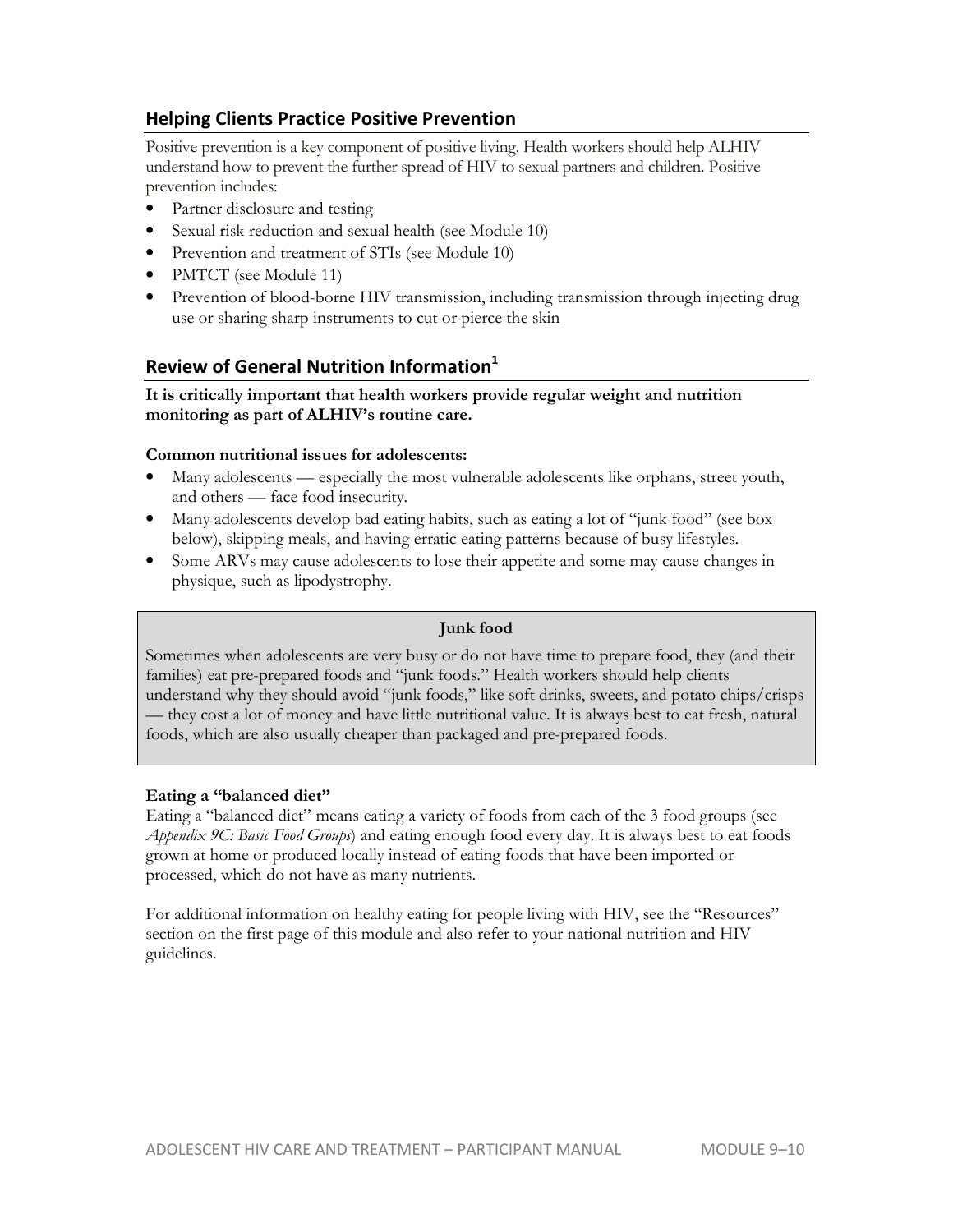## **General Nutrition Recommendations for ALHIV**

### **Health workers can counsel and educate adolescent clients and their family members about good nutrition. Advise them to:**

- Eat a well-balanced diet that includes a variety of fresh foods and that is based on what is locally available and affordable. See *Appendix 9C: Basic Food Groups.*
	- Make "energy giving foods" ("GO" foods/starches) the biggest part of every meal.
	- Eat "body building foods" ("GROW" foods) with every meal. Whenever possible, a meal should contain some meat, fish, or other foods from animals. When properly combined, plant proteins (beans, peas, soya beans, peanuts, and other nuts) also provide good quality protein.
	- Eat "protective foods" ("GLOW" foods), which include all kinds of fruits and vegetables, every day.
	- Use fats and oils in moderation.
	- Avoid junk food and processed foods.
- Increase caloric intake, especially with "GO" and "GROW" foods.
	- Asymptomatic ALHIV may need 10–15% more energy intake than people without HIV.
	- Symptomatic ALHIV require between 20–30% more energy intake this translates to another full meal each day or 2–3 additional snacks.
- Try to eat small meals frequently and have a regular meal schedule (remember, adolescents often have erratic eating patterns due to their busy lives).
- Have their weight routinely monitored and recorded. If there are changes or other indications of nutritional problems, the health worker should conduct a nutritional assessment (see next section).
- Receive nutritional education and counseling (along with their caregivers) as a part of all HIV care appointments.
- Take a daily multivitamin supplement as a routine part of care in order to prevent micronutrient deficiencies.

Many of the activities listed above in Table 9.2 will enhance appetite (for example, exercising), aid digestion (for example, drinking plenty of water), and prevent food-related illness (for example, practicing good food hygiene).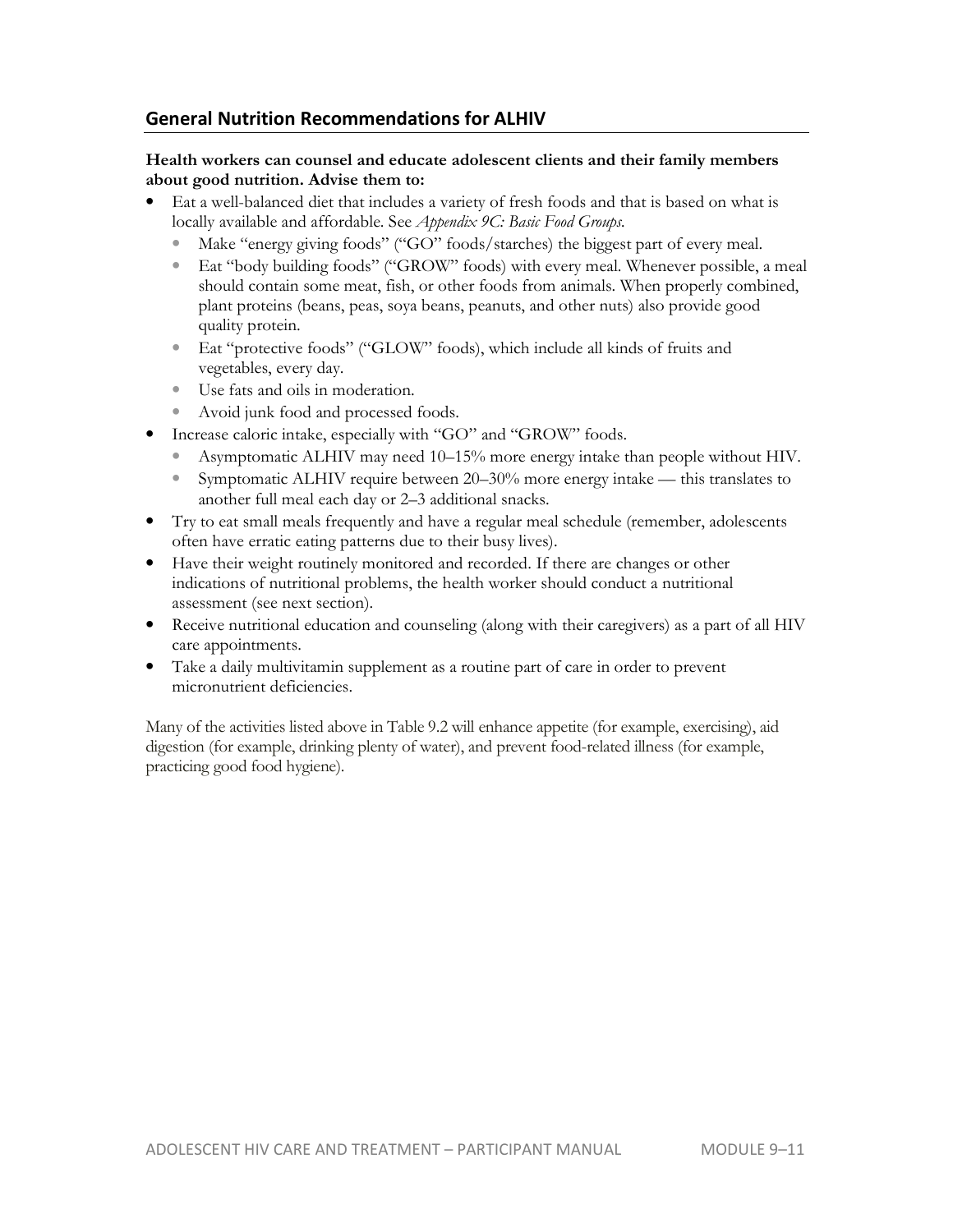## **Conducting a Nutritional Assessment**

#### **Health workers should follow their national guidelines and be sure to:**

- Weigh adolescent clients at each visit, record their weight in the patient chart, plot it on a growth curve (for adolescents who are not yet full grown), and look for and ask about changes.
- Conduct anthropometric, clinical, and dietary (and biochemical, where available) assessments regularly.

A summary of key anthropomorphic assessments and their interpretations is included in *Appendix 9D: Key Components of a Nutritional Assessment*.

#### **Weight monitoring**

It is important to weigh **EVERY** client at **EVERY** visit. Their weights should be plotted on growth curves (or at least recorded in a table) for easy comparison with previous weights. **Even adolescents who have stopped growing and adults need to be weighed at every visit!**

The goal of nutritional assessments is to determine

if nutritional problems exist and, if so, the severity and probable causes. Health workers should consider the high incidence of food insecurity for families in the region, especially those affected by HIV. Every nutritional assessment should include a discussion of the ability of the client and his or her family to buy or grow enough healthy foods to eat. Nutritional counseling, education, and advice should always be adapted to the realities of a particular client's situation.

## **Common Nutritional and Eating Problems and Advice for Adolescent Clients and Caregivers**

Health workers should try to support adolescent clients with nutritional problems and work with them and/or their caregivers to address these problems with home-based nutrition interventions. Prompt treatment of symptoms can support clients to adhere to their care and treatment plan, including ART, which in turn can prevent or reduce many symptoms.

See *Appendix 9E: Nutritional Management of Common Symptoms Related to Advanced HIV Infection* for more information.

## **What to Do When Clients and Families Do Not Have Enough Food**

One of the most common challenges ALHIV and their families face is lack of food. Some ways health workers can help ALHIV and their families get or grow enough good foods to eat are:

- Provide practical counseling and education on good nutrition, gardening, purchasing locally available foods, and how to store and prepare food.
- Make sure clients take multivitamins.
- Work with the rest of the multidisciplinary team to establish formal linkages between the clinic and agricultural and food support organizations, including by initiating food distribution to clients at the health facility level.
- Link clients with agricultural support programs, nutrition support programs, and animal husbandry and other income-generating activities in the community.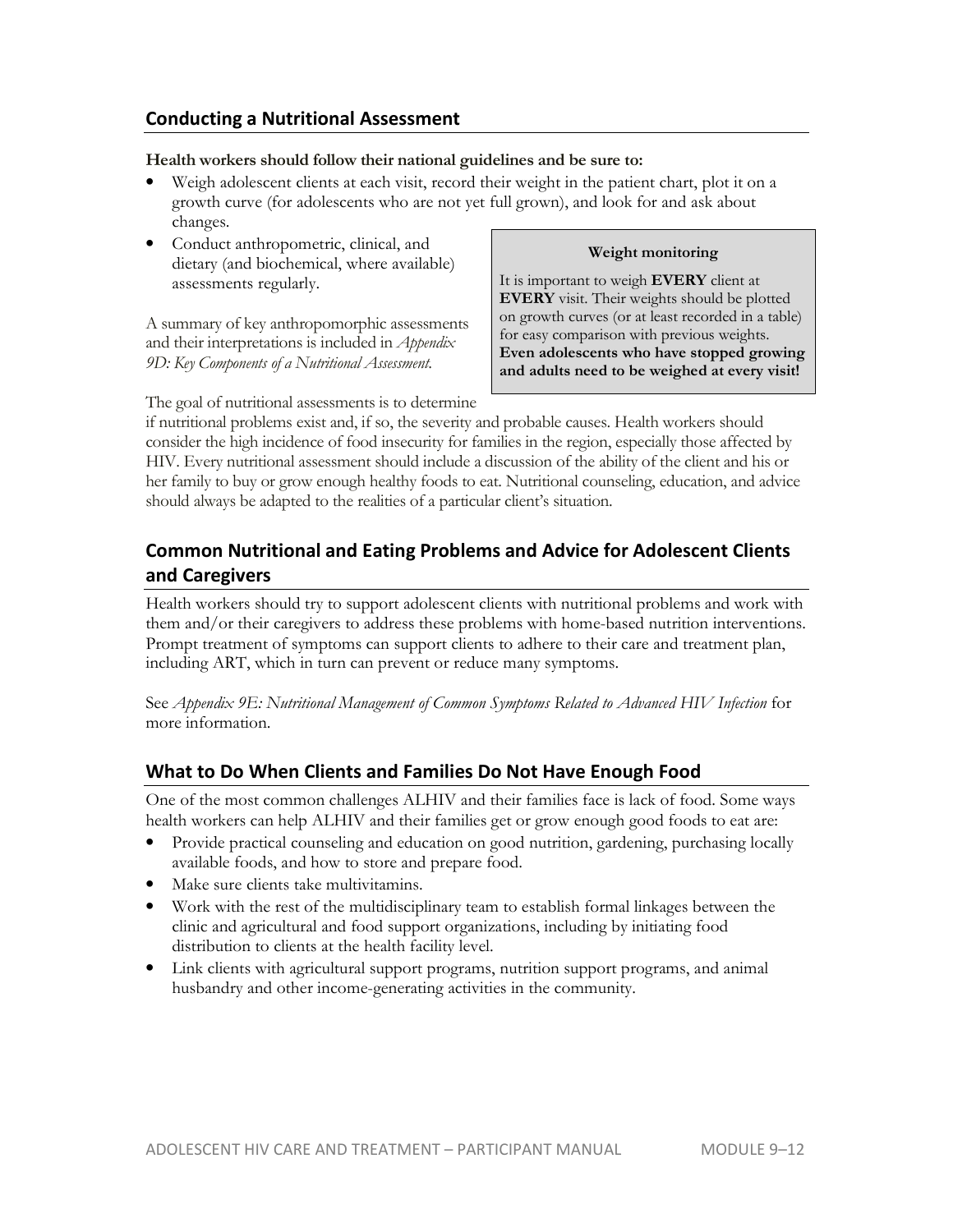## **Helping Clients Avoid Alcohol and Drugs2,3**

#### **Substance use versus abuse**

Not everyone who uses drugs becomes addicted, but alcohol and other substance use can cause problems for ALHIV, whether they are addicted or not. There are different levels of substance use:

- 1. Social or recreational use
- 2. More frequent use
- 3. Physical dependence or addiction to the substance

Health workers can help adolescents avoid alcohol and other substance use in the first place and can also help clients already using or abusing drugs and alcohol by providing support and referrals. This includes risk reduction counseling and referrals to more intensive treatment if needed and available (see Module 6).

## **Drugs and alcohol: A part of life for many adolescents**

- Many adolescents face a lot of challenges and temptations when it comes to drugs and alcohol.
- People sometimes drink or use drugs to take away their worries. However, coping with sadness or stress by using drugs or drinking alcohol will only make people feel physically and emotionally worse in the long term, even if it makes them feel better at first.
- When people take drugs or alcohol, they may become addicted. This means that their body starts to need the substance and that they feel unwell if they do not get it.
- People who are addicted to drugs and alcohol often do not eat well because they spend most of their money on drugs and alcohol rather than on food. Drug and alcohol use can also affect people's appetite.
- Helping adolescents learn about the risks of drugs, alcohol, and cigarettes before they start using them helps prevent addiction and harmful effects. This education can be done through individual counseling and health education sessions or group health education sessions with adolescents (and caregivers).
- Screening adolescent clients for alcohol and drug abuse and providing counseling, referrals, and treatment to those who abuse substances are key components of adolescent HIV care and treatment. They are also important aspects of supporting ALHIV to live positively.

### **Predictors of abuse**

Some predictors of drug and alcohol abuse include:

- **Family factors:** Adolescents who observe their parents or close family members using or abusing drugs or alcohol are more likely to use or abuse substances themselves. Genetic risk factors for developing addiction contribute to this risk. Other family risk factors include parental absence, inconsistent discipline, lack of communication within the family, conflict between parents and adolescents, death of parents due to HIV, and family breakup. Drug use is most prevalent among ALHIV who do not have strong support systems.
- **Peer factors:** Spending time with peers who use alcohol and drugs is perhaps the strongest predictor of adolescent substance use and abuse.
- **Mental health problems:** There is a strong link between mental health problems and substance abuse.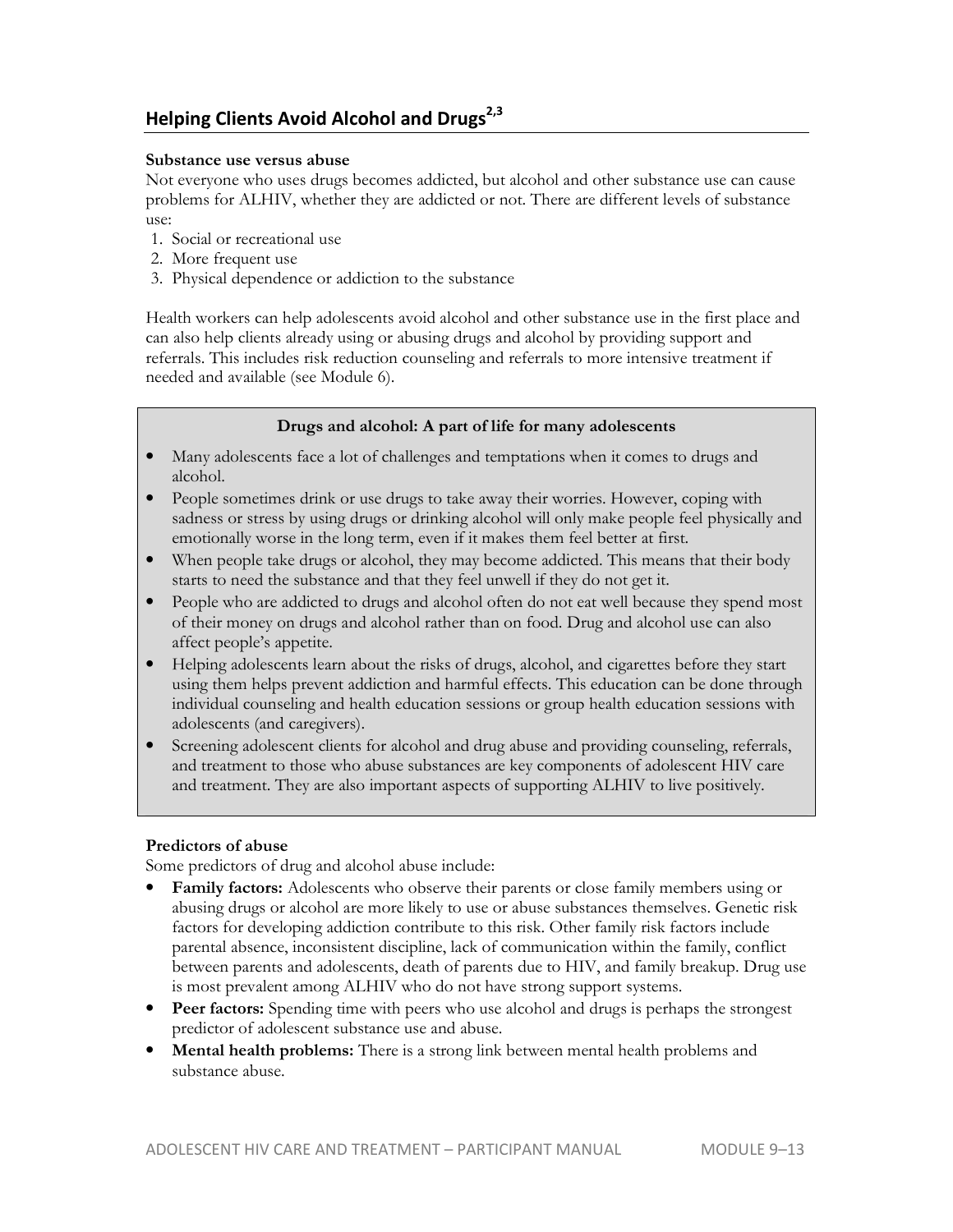**Response to stress:** Alcohol and other drug abuse in adolescents may be the result of feeling out of control, feeling hopeless, or having a lack of direction in life. Adolescents may use drugs to feel better about life events that they see as being out of their control.

#### **Consequences of adolescent alcohol and other substance use**

Adolescents face unique risks and problems associated with alcohol and substance use, including:

- **Poor adherence to HIV care and treatment:** Alcohol/substance use can have a significant negative impact on an individual's adherence to HIV care and medications.
- **School-related problems:** Adolescent alcohol/substance use is associated with declining grades, absenteeism from school, and dropping out of school.
- **Risky sexual practices:** Adolescents who use drugs and alcohol are more likely than nonusing adolescents to have sex, initiate sex at a younger age, and have multiple sex partners. As substance use reduces their ability to practice safer sex, they are at greater risk for unplanned pregnancies, transmitting HIV, and transmitting or acquiring other sexually transmitted infections.
- **Delinquent behavior and juvenile crime:** Drug use can lead to selling drugs, stealing, and violent behavior.
- **Developmental problems:** Exposing the brain to alcohol during adolescence may interrupt key processes of brain development, possibly leading to mild cognitive impairment.
- **Physical and mental consequences:** Alcohol and other substance use has negative effects on the user's mind and body.
	- Some of these effects are short-term, such as memory loss due to a drinking binge that results in a blackout.
	- Severe long-term use can cause problems such as certain cancers (for example, upper digestive tract and liver cancers from alcohol abuse, lung cancer from smoking, etc.), heart or respiratory failure, stomach ailments, central nervous system damage, and sexual impotence.
	- Alcohol use also interacts with conditions like depression and may contribute to suicide.
	- Some studies have shown that drinking alcohol may accelerate HIV disease progression, as both HIV and alcohol suppress the body's immune system.
	- Alcohol and other substance use also increases a person's risk of violence and accidental death from trauma.

### **Prevention of alcohol and substance use**

Prevention strategies should be linked to the overall goal of prevention or less harm/safer use. Substance use prevention education strategies health workers may use include:

- Ensuring ALHIV have positive peer support networks and are linked to support groups
- Counseling clients to increase their awareness of the consequences of alcohol and drug use
- Counseling clients on risk reduction to enhance their healthy lifestyle decision-making ability
- Ensuring clients receive psychosocial support to help them develop a range of positive coping skills (see Module 5)
- Ensuring clients with mental health problems or disorders are referred for support and treatment (see Module 6)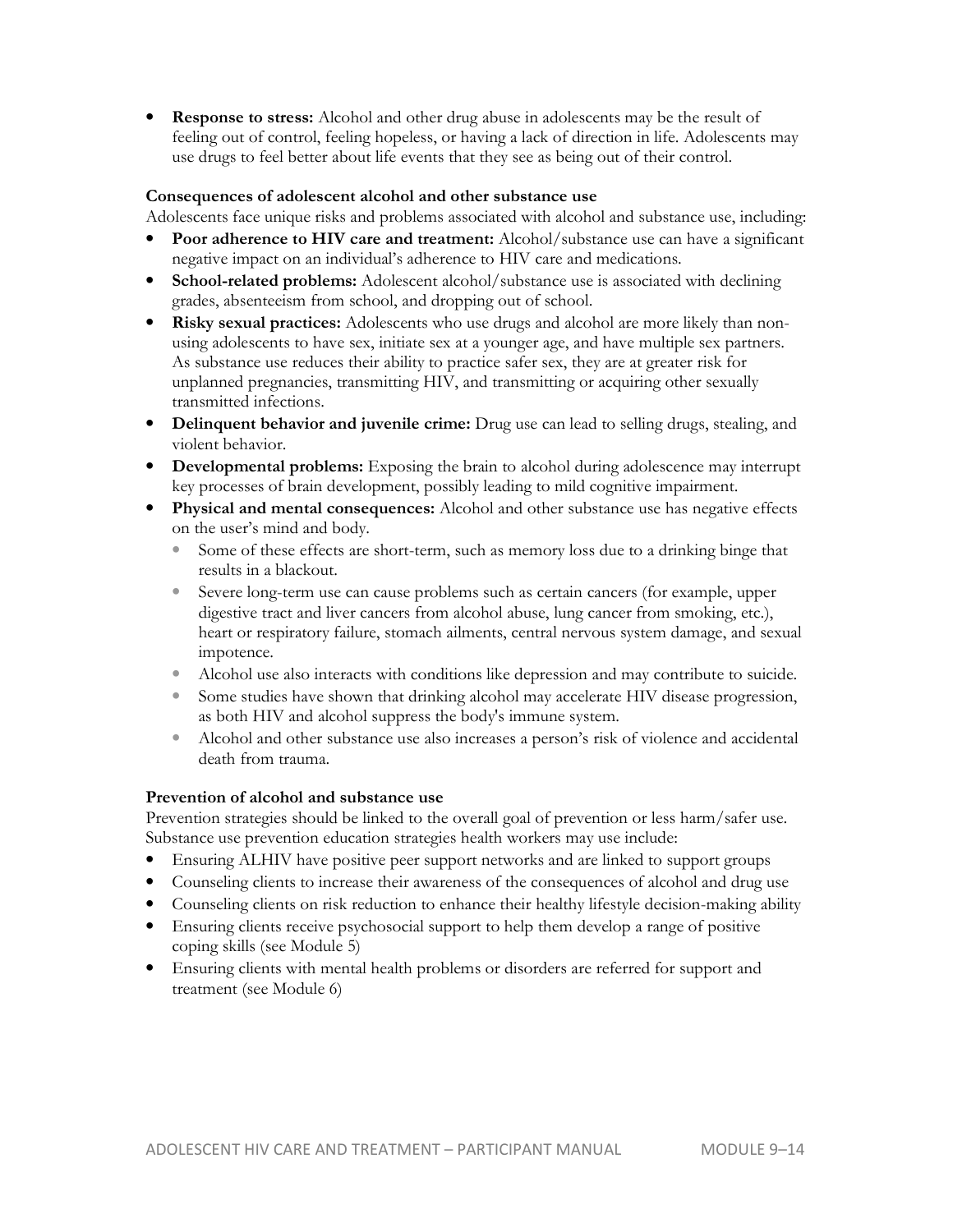## **Identifying and Treating Alcohol and Substance Use Disorders**

The use of alcohol and other substances can become severe enough to constitute the diagnosis of a mental disorder. See Module 6 for more information, including *Appendix 6C: Screening for Alcohol Dependency* and *Appendix 6D: Screening for Drug Abuse.* 

| Exercise 1: Supporting ALHIV to Live Positively: Case studies and large group discussion |                                                                          |  |  |
|------------------------------------------------------------------------------------------|--------------------------------------------------------------------------|--|--|
| <b>Purpose</b>                                                                           | To work through case studies that will help participants think about how |  |  |
|                                                                                          | to best handle challenging situations with adolescent clients            |  |  |

## **Case Study 1:**

During a routine visit, A<sub>nd</sub> a 16-year-old young woman, tells you that she has been feeling sad a lot lately and hardly ever feels hungry anymore. You also notice that she does not appear to have bathed in several days. She tells you that she has been living with HIV her whole life and isn't sure what is causing her to feel so down. *How would you proceed with A\_\_\_?* 

## **Case Study 2:**

E\_\_\_ is a 16-year-old who recently found out that she has HIV. She comes to the clinic every month but is always quiet. One of the Adolescent Peer Educators mentioned that he saw her hanging out with some older men outside of a store. She was smoking a cigarette and sharing some beer. *How do you plan to talk to E\_\_\_ about positive living when she comes for her next clinic visit?*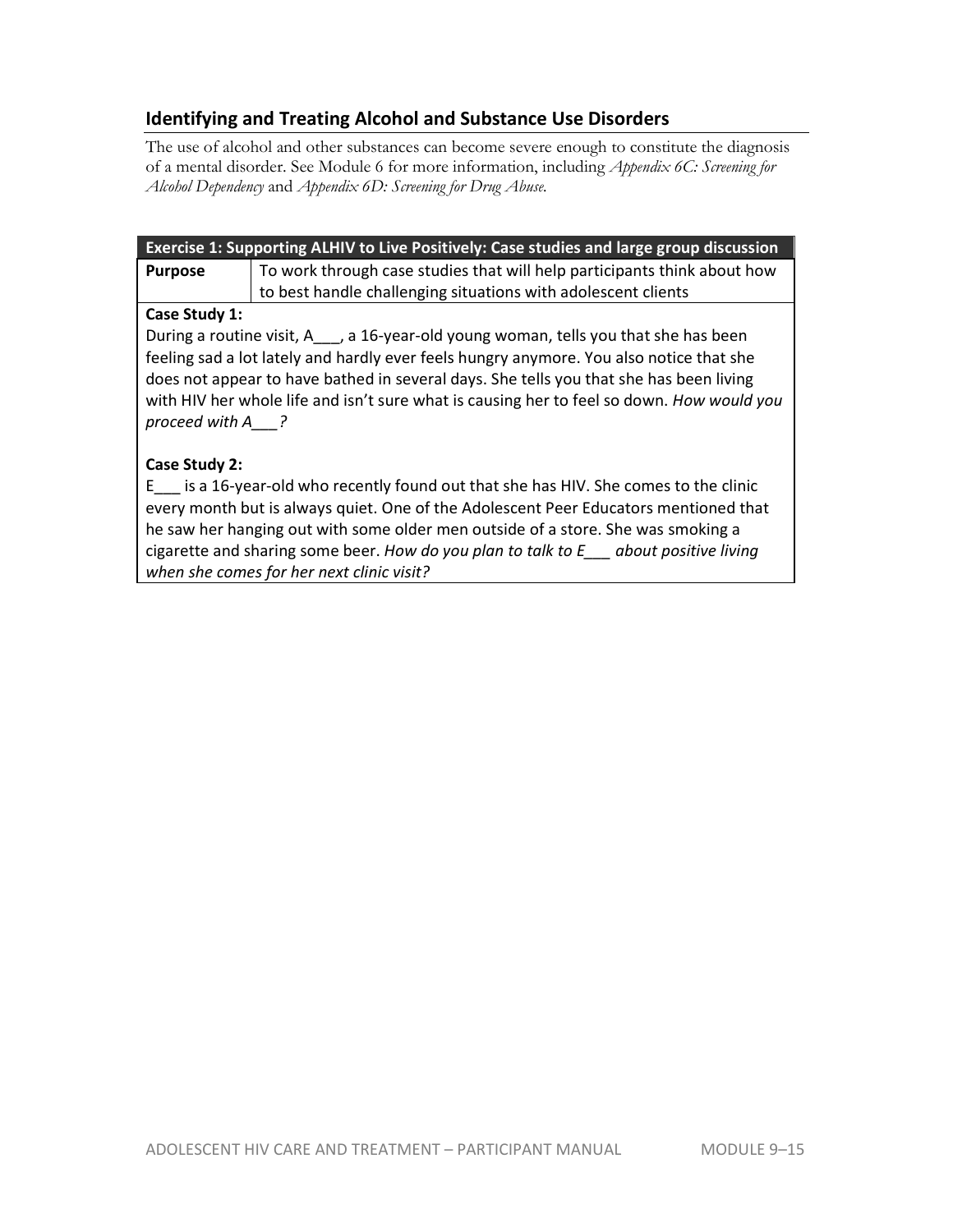

- The concept "positive living" encompasses not only maintaining one's physical health but also taking care of one's mind and soul.
- Health workers should routinely address positive living with their adolescent clients, using a variety of channels.
- Although adolescents ultimately have to reach within themselves to ensure that their minds are healthy, there is a lot health workers can do to help them find and maintain emotional and psychosocial health.
- As ALHIV develop and age, so does their need for information about staying healthy. Examples of healthy living include: using condoms and family planning, adhering to care and medicines, staying active, making friends, getting rest, eating healthy foods, and exercising regularly.
- "Positive prevention" is also a part of positive living. This refers to preventing the further transmission of HIV.
- Good nutrition is an important component of positive living. Health workers should provide regular weight and nutritional monitoring and counseling as part of ALHIV's routine care.
- Health workers can help adolescents avoid alcohol and other substance use and can also help clients already using alcohol or other substances by providing counseling and referrals to treatment.
- Health workers should remember that education and counseling may not result in immediate behavior change among adolescent clients. Remember that behavior change takes time, selfconfidence, and an enabling environment.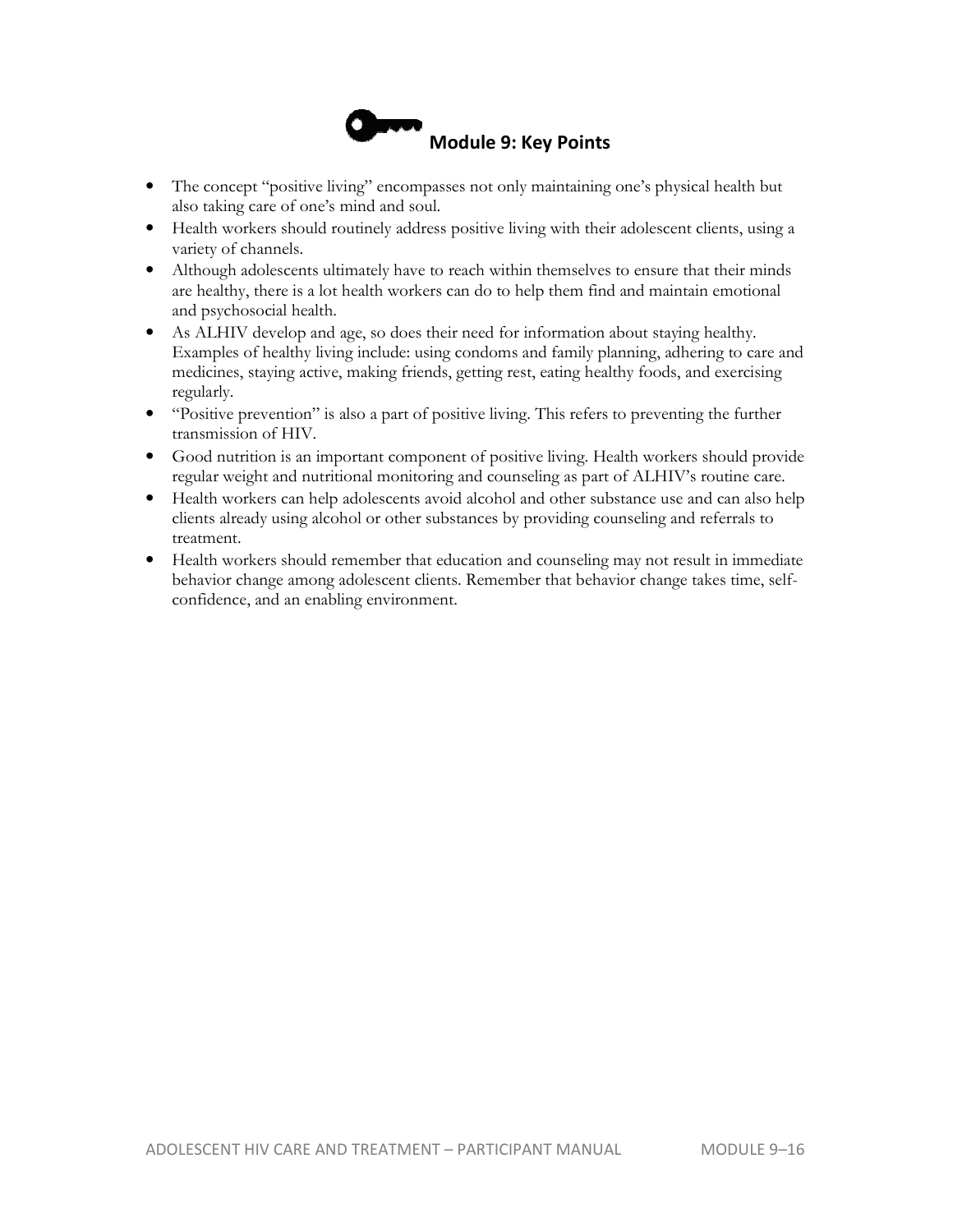## **Appendix 9A: Web Resources for ALHIV<sup>4</sup>**

**Avert.org:** An online resource with easy to understand information on HIV transmission prevention, treatment, care, epidemiology, pathology, politics, and more. Available at: http://www.avert.org

**The Body:** An online HIV and AIDS resource that aims to 1) use the Web to lower barriers between patients and clinicians; 2) demystify HIV/AIDS and its treatment; 3) improve patients' quality of life; and 4) foster community through human connection. Available at: http://www.thebody.com

**Body and Soul Charity:** A UK-based organization supporting people living with HIV. Its Teen Spirit section (for people living with HIV aged 13-19) provides comprehensive information and resources geared specifically toward young people living with HIV. Available at: http://www.bodyandsoulcharity.org

**"Does HIV Look Like Me?":** This campaign was conceived of by YLHIV from Hope's Voice (see below) and aims to target stigma, discrimination, and ignorance about the HIV and AIDS pandemic using mass media. Thus far, 200 "ambassadors" — young people living with HIV have participated in the campaign using film, photography, and speaking opportunities in schools, churches, and community groups to raise awareness about HIV and people living with HIV. Available at: http://www.doeshivlooklikeme.org

**Go Ask Alice!:** Columbia University's web portal for young people's questions about sex, sexuality, and more. Available at: http://www.goaskalice.columbia.edu

**Global Network of People Living with HIV and AIDS (GNP+):** An organization with several regional networks working to improve the quality of life for all people living with HIV and AIDS. Available at: http://www.gnpplus.net

**Global Youth Coalition on HIV/AIDS (GYCA):** A youth-led global network of 5,000 young people working to end the spread of HIV in over 150 countries worldwide. GYCA prioritizes 1) Networking and sharing of best practices; 2) Capacity building and technical assistance; 3) Political advocacy; and 4) Preparation for international conferences. This site can be used to find other young people, mentors, donors, funders, scholarships, trainings, and event opportunities related to HIV, AIDS, and sexual reproductive health. Available at: http://www.youthaidscoalition.org – please note that, at the time of writing, this site was down

**Hope's Voice:** A YLHIV-led organization committed to decreasing stigma around HIV and AIDS through education and campaigns. Hope's Voice aims to empower HIV positive youth to be leaders in educating their communities and to be catalysts for change around the globe. Available at: http://www.hopesvoice.org

**International Community of Women Living with HIV (ICW):** A global community of women living with HIV. Available at: http://www.icw.org

**My Sex Life: Info for Poz Youth:** A youth-friendly, informative guide on safer sex and sexuality for YLHIV created by the AIDS Committee of Toronto and Positive Youth Outreach, Canada. Available at: http://www.actoronto.ca/home.nsf/pages/mysexlife

**Youth R.I.S.E.:** An international youth network for reducing drug-related harm. Available at: http://youthrise.org/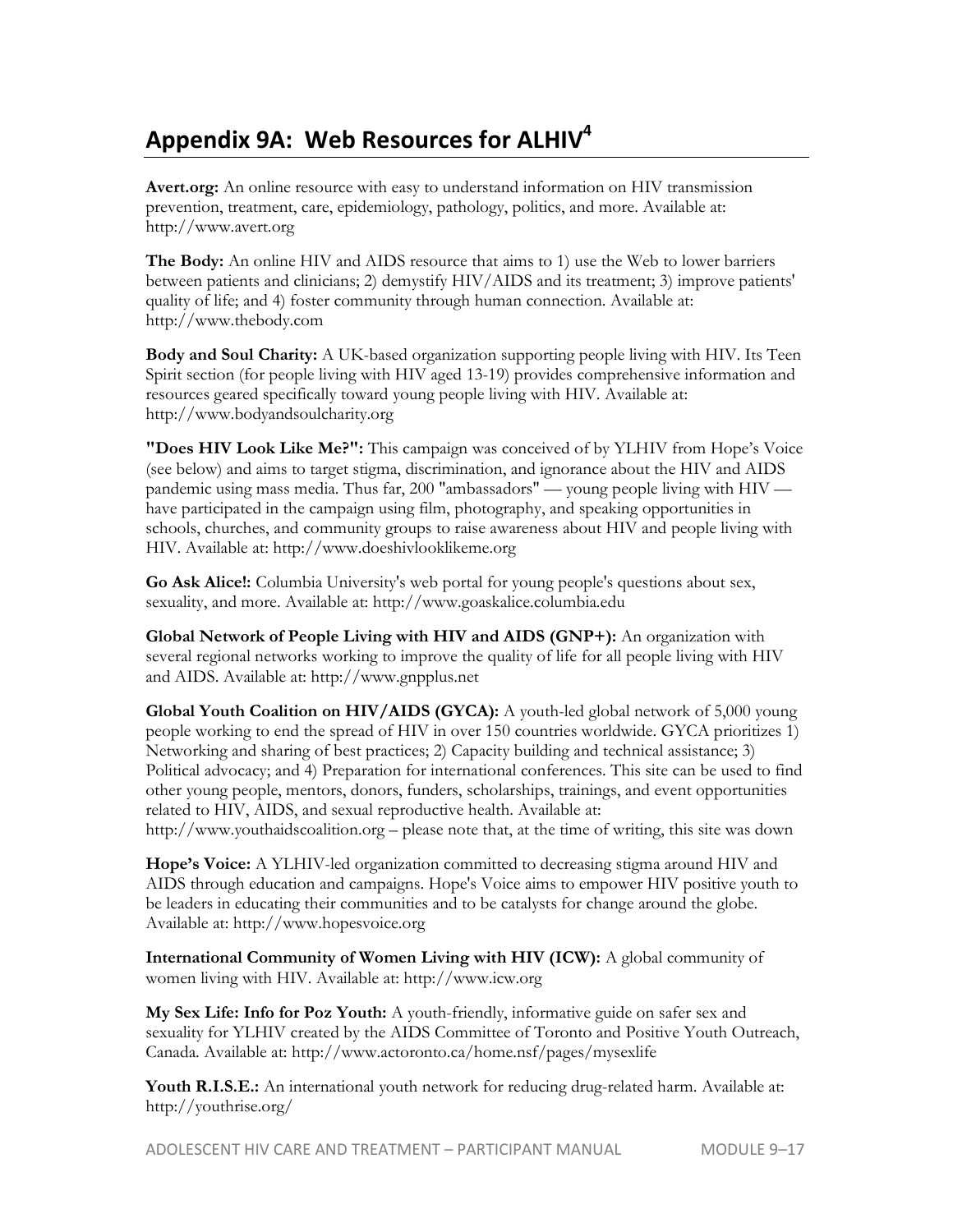## **Appendix 9B: Life Skills Training Resources**

## **Advocates for Youth. (1995). Life planning education: A youth development program.**

This manual details activities that people can use to help youth develop relationships, communication skills, plans for the future, and a better understanding of sexual health and risk behavior. Available at: http://www.advocatesforyouth.org/publications/555?task=view

**Alliance. (2006). Our future: Sexuality and life skills education for young people.** This is a series of workbooks developed by the Government of Zambia that contain information on sexual health and HIV education for youth in and out of school. The workbooks are divided by grade (grades 4-5, 6-7, and 8-9). Available at: http://www.aidsalliance.org/publicationsdetails.aspx?id=211

**Botswana Teen Club. Teen club life skills curriculum.** This curriculum, which is still under development, includes topics such as feelings and emotions; financial literacy; grief and bereavement; love, sex, and dating; and adherence. Available at: http://botswanateenclub.wordpress.com/resources/teen-club-life-skills-curriculum/

**Family Care International. (1999). Get the facts: A flipchart for adolescents.** This flipchart was developed in collaboration with IPPF/Africa Region to help generate discussion; provide accurate information; and stimulate actions related to healthy relationships, improving communication with parents, condom negotiation, HIV/AIDS, STIs, and other important reproductive health issues for adolescents. Available at: http://www.familycareintl.org/en/resources/publications/38

**Office of Sustainable Development Bureau for Africa. (2003). Life skills and HIV education curricula in Africa: Methods and evaluations.** This report pulls together what is known about existing classroom-based life skills programs. Several previously evaluated African programs described, along with research findings and lessons learned. Available at: pdf.usaid.gov/pdf\_docs/PNACT985.pdf

**Office of Sustainable Development Bureau for Africa. (2002). Tips for developing life skills curricula for HIV prevention among African youth: A synthesis of emerging lessons.** This document offers practical guidance for those planning, implementing, or strengthening life skills curricula for young people in sub-Saharan Africa. Available at: sara.aed.org/multisectoral/publications/developing\_life\_skills.pdf

**PATH. (2003). Life planning skills: A curriculum for young people in Africa.** This curriculum is designed to help youth face the challenges of growing up. It includes a facilitator's manual and a workbook for participants.

Botswana version is available at: http://www.path.org/publications/detail.php?i=1590 Tanzania version is available at: http://www.path.org/publications/detail.php?i=1593 Uganda version is available at: http://www.path.org/publications/detail.php?i=1592

Peace Corps. (2001). *Life skills manual*. This manual consists of over 50 versatile lesson ideas that are grouped according to 3 basic life skills: communication, decision-making, and relationship skills. Available at:

http://www.peacecorps.gov/multimedia/pdf/library/M0063\_lifeskillscomplete.pdf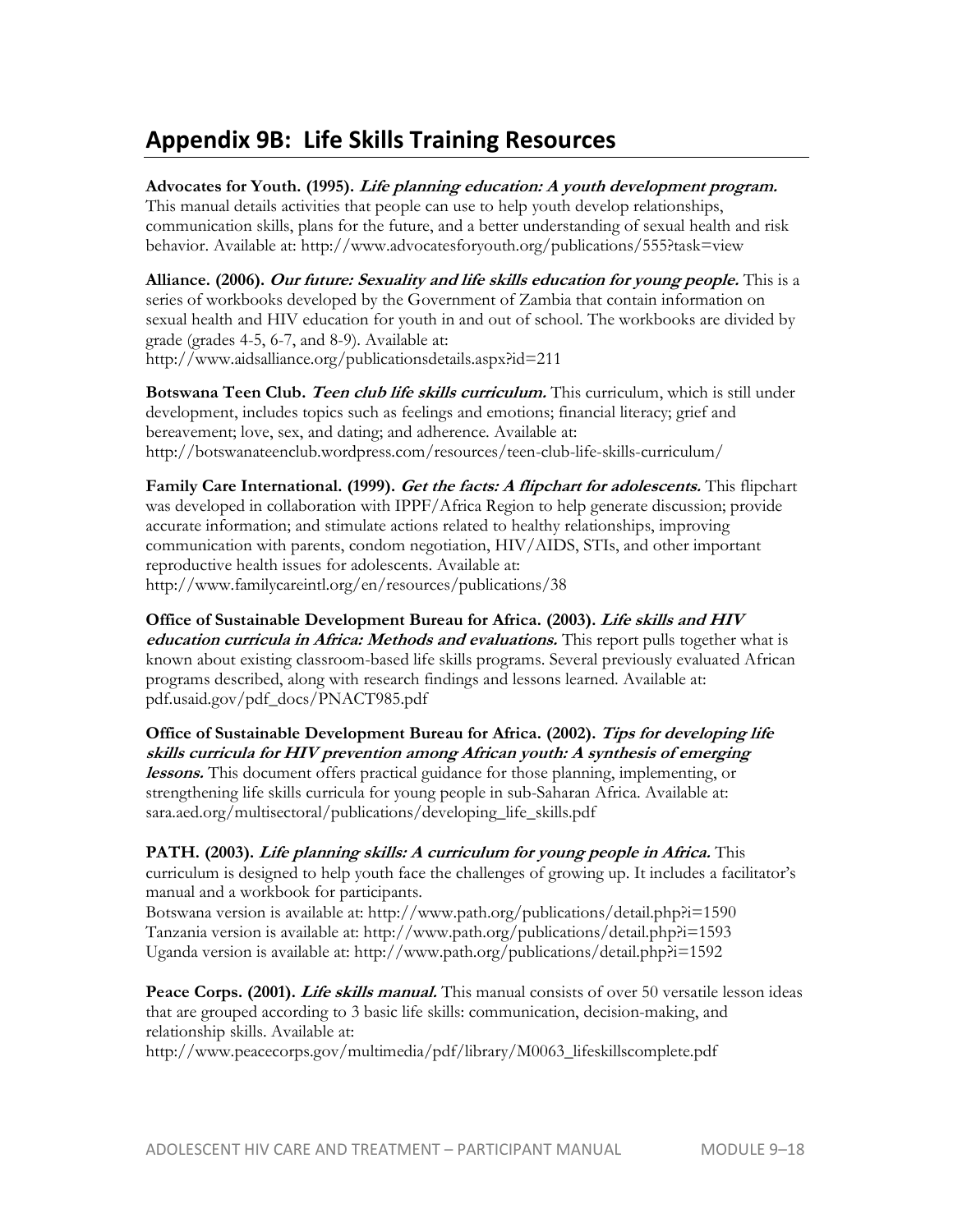## **The Youth Health and Development Program, Government of Namibia & UNICEF. (1999). My future is my choice: Extra curricular life skills training manual for adolescents**

**13 to 18 years of age.** This is a 10-session program that aims to give young people the information and life skills they need to make decisions about their future. Available at: http://www.unicef.org/lifeskills/files/mfmc\_facilitator\_manual.pdf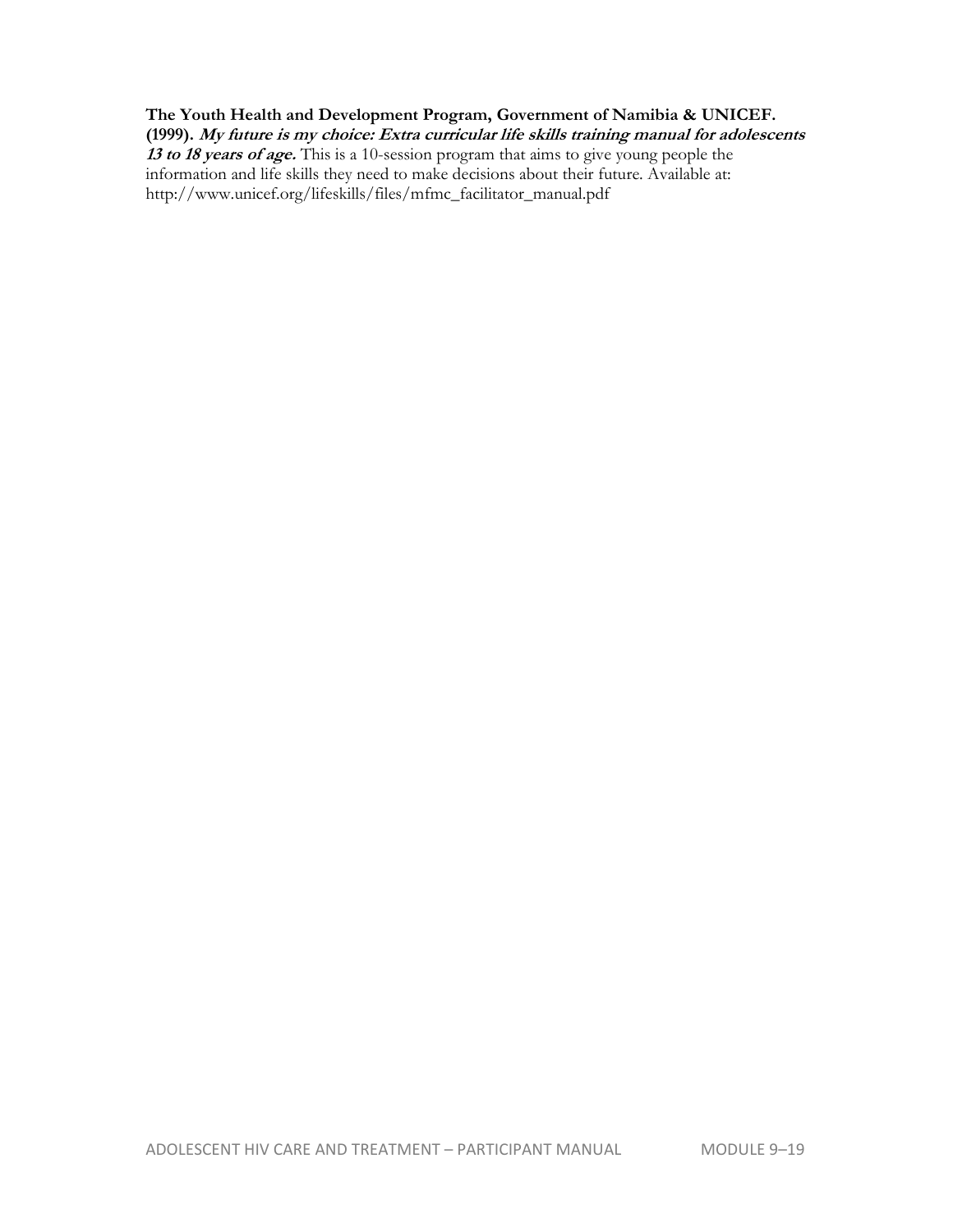# **Appendix 9C: Basic Food Groups5,6**

The basic food groups are:

- **Energy giving (or "GO") foods**, which give us energy and make us **GO**. They include rice, maize meal, millet, sorghum, potatoes, sweet potatoes, bread, pasta, cassava, and green bananas. These foods should make up the biggest part of each meal.
	- **Fats and sugars** can help give us energy, help us gain weight, and make foods taste better. However, they should be eaten together with healthy foods and in moderation. "Good fats" include things like avocados and groundnuts.
	- **Roughage, also known as fiber**, is important for bowel movements and, therefore, helps prevent constipation.
- **Body building (or "GROW") foods** provide protein, helping to build our bodies and keep our muscles strong. They include meat, poultry, fish, cheese, eggs, fresh and sour milk, beans, and groundnuts. Every meal should include at least 1 body building food. Note that ALHIV should try to eat legumes every day (for example, beans, lentils, peas, and nuts). These foods are usually cheaper than meat and provide a good source of protein.
- **Protective (or "GLOW") foods** provide vitamins and minerals to help the immune system stay strong and fight off infections. They include all kinds of fruits and vegetables.

| Energy giving "GO"<br>Body building<br>"GROW" foods<br>foods<br>(proteins and dairy)<br>(starches) |                 | <b>Protective "GLOW"</b> foods<br>(fruits and vegetables) |                    |   |                       |           |               |
|----------------------------------------------------------------------------------------------------|-----------------|-----------------------------------------------------------|--------------------|---|-----------------------|-----------|---------------|
| ٠                                                                                                  | Maize meal      | ٠                                                         | Beans              | ٠ | Carrots               | ٠         | Avocadoes     |
|                                                                                                    | Rice            | ٠                                                         | Lentils            |   | Cabbage               | ٠         | Pineapple     |
|                                                                                                    | Bread           |                                                           | Peas (cow, garden, |   | Tomatoes              | ٠         | Mango         |
|                                                                                                    | Cassava         |                                                           | pigeon, etc.)      |   | Okra                  |           | Oranges       |
|                                                                                                    | Matoke          |                                                           | Groundnuts         |   | Kale                  | $\bullet$ | Lemons/limes  |
|                                                                                                    | Porridge        |                                                           | Sesame             |   | Spinach, leafy greens | $\bullet$ | Papaya/pawpaw |
|                                                                                                    | Yams            |                                                           | Eggs               |   | Sweet potato and      | $\bullet$ | Ripe bananas  |
|                                                                                                    | Millet          | ٠                                                         | Fish               |   | cassava leaves        | $\bullet$ | Pears         |
|                                                                                                    | Sorghum         |                                                           | Beef               |   | Pumpkin leaves        | ٠         | Plums         |
| ٠                                                                                                  | Potatoes        | ٠                                                         | Lamb               |   | Eggplant              | $\bullet$ | Peaches       |
|                                                                                                    | Chapati         |                                                           | Goat               |   | Mushrooms             | ٠         | Apples        |
| ٠                                                                                                  | Plantains       | ٠                                                         | Chicken            |   | Cauliflower           | ٠         | Jack fruit    |
|                                                                                                    | Arrowroots      |                                                           | Pork               |   | Cucumber              | ٠         | Watermelon    |
|                                                                                                    | Crackers        |                                                           | Insects            |   | Capsicum/peppers      | $\bullet$ | Passion fruit |
|                                                                                                    | Pasta (noodles) | ٠                                                         | Milk               |   |                       | $\bullet$ | Guavas        |
|                                                                                                    |                 |                                                           | Yogurt             |   |                       |           |               |
|                                                                                                    |                 |                                                           | Cheese             |   |                       |           |               |

#### **Examples of energy giving, body building, and protective foods:**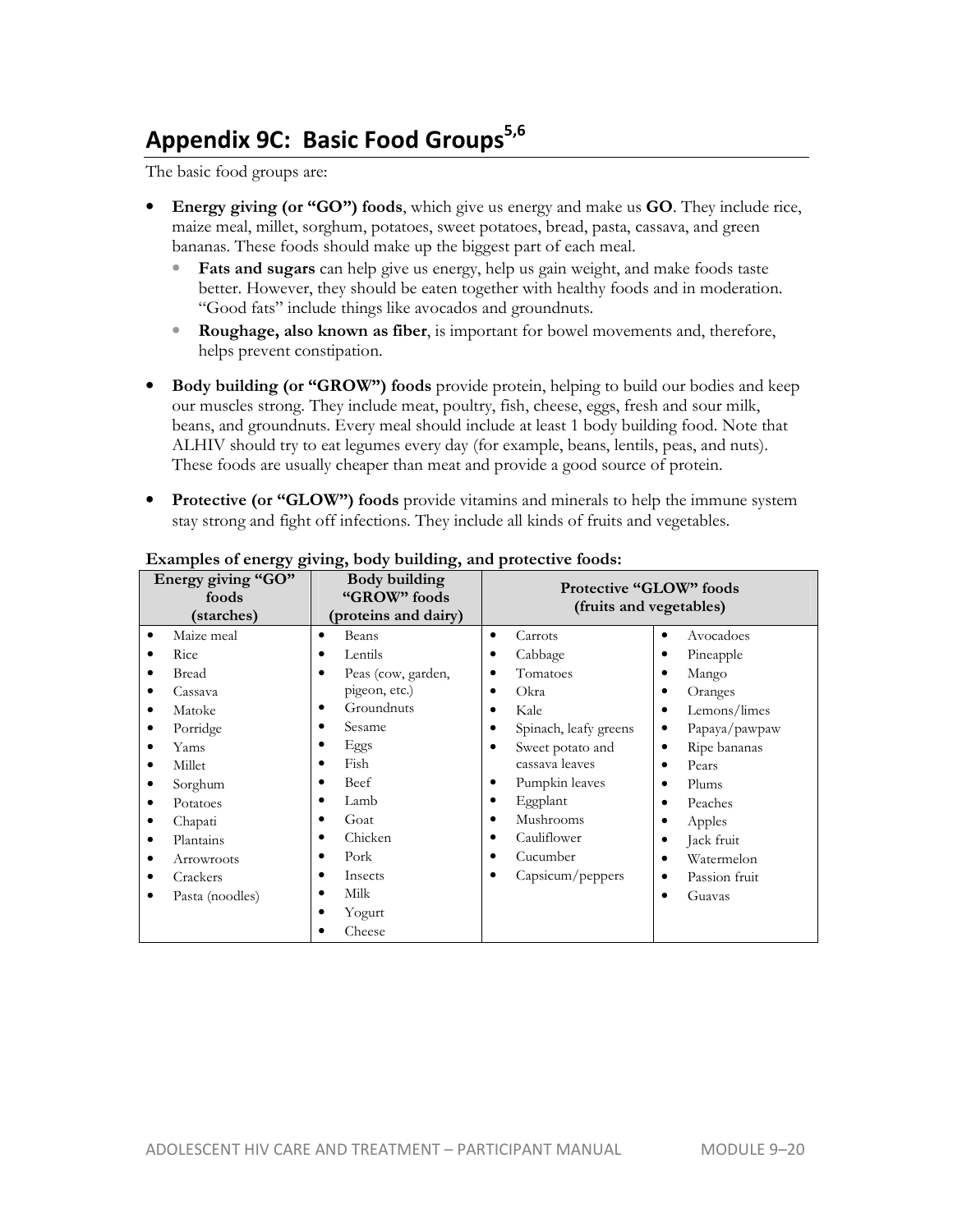## **Appendix 9D: Key Components of a Nutritional Assessment**

| <b>Measures</b>                                                                     | Interpreting results and next steps                                                                             |  |  |  |  |
|-------------------------------------------------------------------------------------|-----------------------------------------------------------------------------------------------------------------|--|--|--|--|
|                                                                                     | Anthropomorphic assessment                                                                                      |  |  |  |  |
|                                                                                     | $\bullet$<br>In patients who have lost 10% of body weight or 6–7 kg<br>in a month: Assess ART eligibility       |  |  |  |  |
| Weight and Height                                                                   | If loss >5% of body weight over 2-3 months associated<br>٠<br>with OIs: Treat underlying conditions             |  |  |  |  |
|                                                                                     | If loss of >10% of body weight over 2-3 months<br>٠<br>associated wasting syndrome (WHO Stage 4):<br>Start ART. |  |  |  |  |
| $BMI = Weight (Kg) / Height (M2)$                                                   |                                                                                                                 |  |  |  |  |
| BMI 18.5-24.9: Normal weight                                                        | ٠<br>If BMI <18.5: Provide counseling and supply                                                                |  |  |  |  |
| BMI 25-29.5: Overweight                                                             | therapeutic food supplements<br>$\bullet$                                                                       |  |  |  |  |
| BMI 30 and above: Obese                                                             | If BMI >30: Recommend weight loss without<br>compromising nutrition status                                      |  |  |  |  |
| (Does not apply to pregnant women)                                                  |                                                                                                                 |  |  |  |  |
| <b>MUAC</b>                                                                         | <b>Adults</b>                                                                                                   |  |  |  |  |
| (mid-upper arm circumference)                                                       | $\bullet$<br><16 cm: Severe malnutrition                                                                        |  |  |  |  |
| Recommended for adolescents and adults who<br>cannot stand up for weight and height | $\bullet$<br>16-18.5 cm: Moderate malnutrition Pregnant Women                                                   |  |  |  |  |
| measurements and for pregnant women                                                 | $<$ 17 cm: Severe malnutrition                                                                                  |  |  |  |  |
|                                                                                     | 17-21.9 cm: Moderate malnutrition                                                                               |  |  |  |  |
|                                                                                     | Clinical assessment: what to look for                                                                           |  |  |  |  |
| GI problems (diarrhea, nausea, vomiting)                                            |                                                                                                                 |  |  |  |  |
| OIs that may interfere with food intake and absorption                              |                                                                                                                 |  |  |  |  |
| Concurrent medical conditions (diabetes, hypertension, lipid problems)              |                                                                                                                 |  |  |  |  |
|                                                                                     | Medication profile (medications taken, side effects that may affect food intake or absorption)                  |  |  |  |  |
|                                                                                     | Dietary assessment: what to ask about                                                                           |  |  |  |  |
| ٠<br>Eating patterns, food regularly consumed, and frequency of meals               |                                                                                                                 |  |  |  |  |
| What foods are available and affordable<br>٠                                        |                                                                                                                 |  |  |  |  |
| Food intolerance, allergies, and aversions                                          |                                                                                                                 |  |  |  |  |
| Dietary problems (for example, poor appetite, difficulty chewing and swallowing)    |                                                                                                                 |  |  |  |  |
| Food preparation and handling practices                                             |                                                                                                                 |  |  |  |  |
| Physical activity                                                                   | Psychological factors that may contribute to inadequate food intake (for example, depression)                   |  |  |  |  |
| Use of mineral or vitamin supplements                                               |                                                                                                                 |  |  |  |  |
| Living environment and functional status                                            |                                                                                                                 |  |  |  |  |
|                                                                                     | <b>Biochemical assessment</b> (where available)                                                                 |  |  |  |  |
| What to test for or evaluate                                                        | Next steps                                                                                                      |  |  |  |  |
| Serum albumin and/or proteins<br>$\bullet$                                          | If low serum albumin: Advise a high protein diet                                                                |  |  |  |  |
| Micronutrient deficiencies (e.g., anemia)                                           | ٠<br>If hemoglobin (Hb)<10: Advise diet high in iron and folic<br>acid                                          |  |  |  |  |
| Glucose and lipid profile                                                           | If abnormal blood glucose: Profile for diabetes<br>٠                                                            |  |  |  |  |
|                                                                                     | If abnormal lipid profile: Do further clinical evaluation                                                       |  |  |  |  |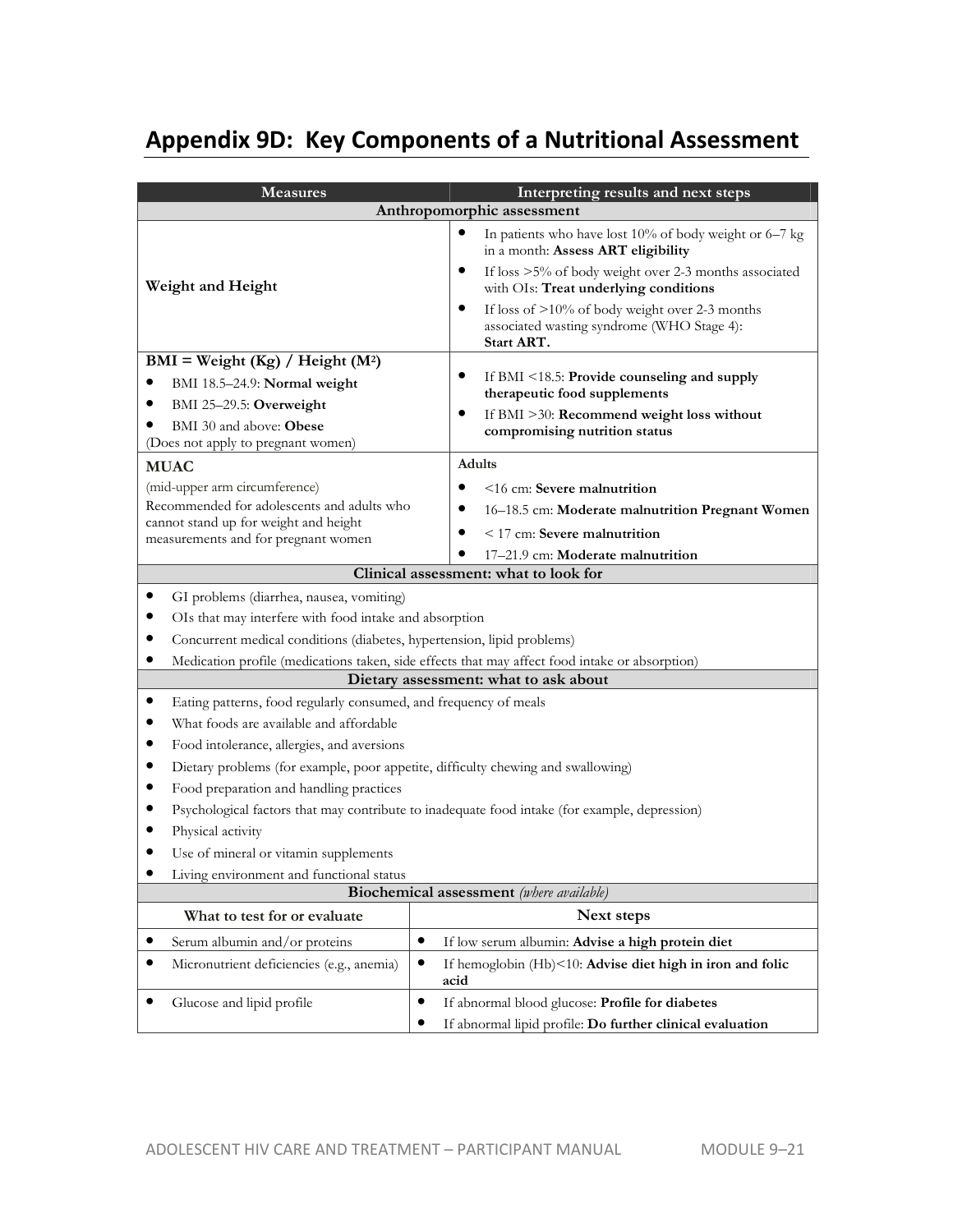## **Appendix 9E: Nutritional Management of Common Symptoms Related to Advanced HIV Infection5,6**

**Note: All of the recommendations for nutritional support and management of symptoms should be combined with routine clinical care and treatment, including ART.** 

| Sign/symptom                                         | Nutritional recommendations and management                                                                                                                                                                                                                                                                                                                                                                                                                                                                                                                                                                                                                                                              |
|------------------------------------------------------|---------------------------------------------------------------------------------------------------------------------------------------------------------------------------------------------------------------------------------------------------------------------------------------------------------------------------------------------------------------------------------------------------------------------------------------------------------------------------------------------------------------------------------------------------------------------------------------------------------------------------------------------------------------------------------------------------------|
| Major weight loss<br>(sometimes called<br>"wasting") | $\bullet$<br>Eat small meals often. Try to include "body building" foods (protein) with<br>each meal.<br>Eat snacks during the day if possible (such as groundnuts, boiled eggs, and<br>avocados).<br>Eat more "energy giving" foods (like rice, maize meal, bread, and<br>٠<br>porridge).<br>٠<br>Eat more beans, lentils, peas, and groundnuts.<br>Try to eat more meat, fish, and eggs.<br>٠<br>Use more fats and oils in food, especially "good fats" like avocados and<br>٠<br>nuts.<br>$\bullet$<br>Eat more dairy foods (like milk and yogurt).<br>Add dry milk powder or pounded groundnuts to foods (like porridge and<br>٠<br>cereals).                                                       |
|                                                      | ٠<br>Add sugar, honey, syrup, or fruit jam to foods.<br>Try to eat more of your favorite foods.<br>Adhere to your care and treatment plan, including ART.<br>ALHIV may experience changes in their body shape. This is a long-term<br>side effect that can be caused by ART. Some ALHIV may develop more<br>fat on their stomach, breasts, or other areas and may lose fat in their face,<br>arms, and legs. These side effects may be confused with weight gain or<br>weight loss.                                                                                                                                                                                                                     |
| Diarrhea                                             | Eat soups and drink safe water, rice water, thin porridge, and weak tea to<br>٠<br>avoid dehydration.<br>Drink oral rehydration solution (ORS).<br>$\bullet$<br>٠<br>Eat small amounts of food many times a day.<br>Eat foods like millet, bananas, peas, and lentils to help retain fluids.<br>$\bullet$<br>Eat foods like rice, bread, millet, maize, porridge, boiled potatoes, sweet<br>٠<br>potatoes, and crackers, which are easy to digest.<br>Eat soft foods like bananas, squash, cooked and mashed green bananas,<br>٠<br>paw-paws, mashed sweet potatoes, and mashed carrots.<br>٠<br>Eat eggs, chicken, or fish for protein.<br>Adhere to your care and treatment plan, including ART.<br>٠ |
|                                                      | Stay away from:<br>• Strong citrus fruits (like oranges and lemons)<br>Dairy products, such as milk - try fermented products instead, like<br>yogurt or sour milk<br>Caffeine (coffee and tea)<br>Alcohol<br>Fried foods<br>Very sugary foods<br>Extra oil, butter, or lard<br>Gas-forming foods (like cabbage, onions, and carbonated soft drinks)                                                                                                                                                                                                                                                                                                                                                     |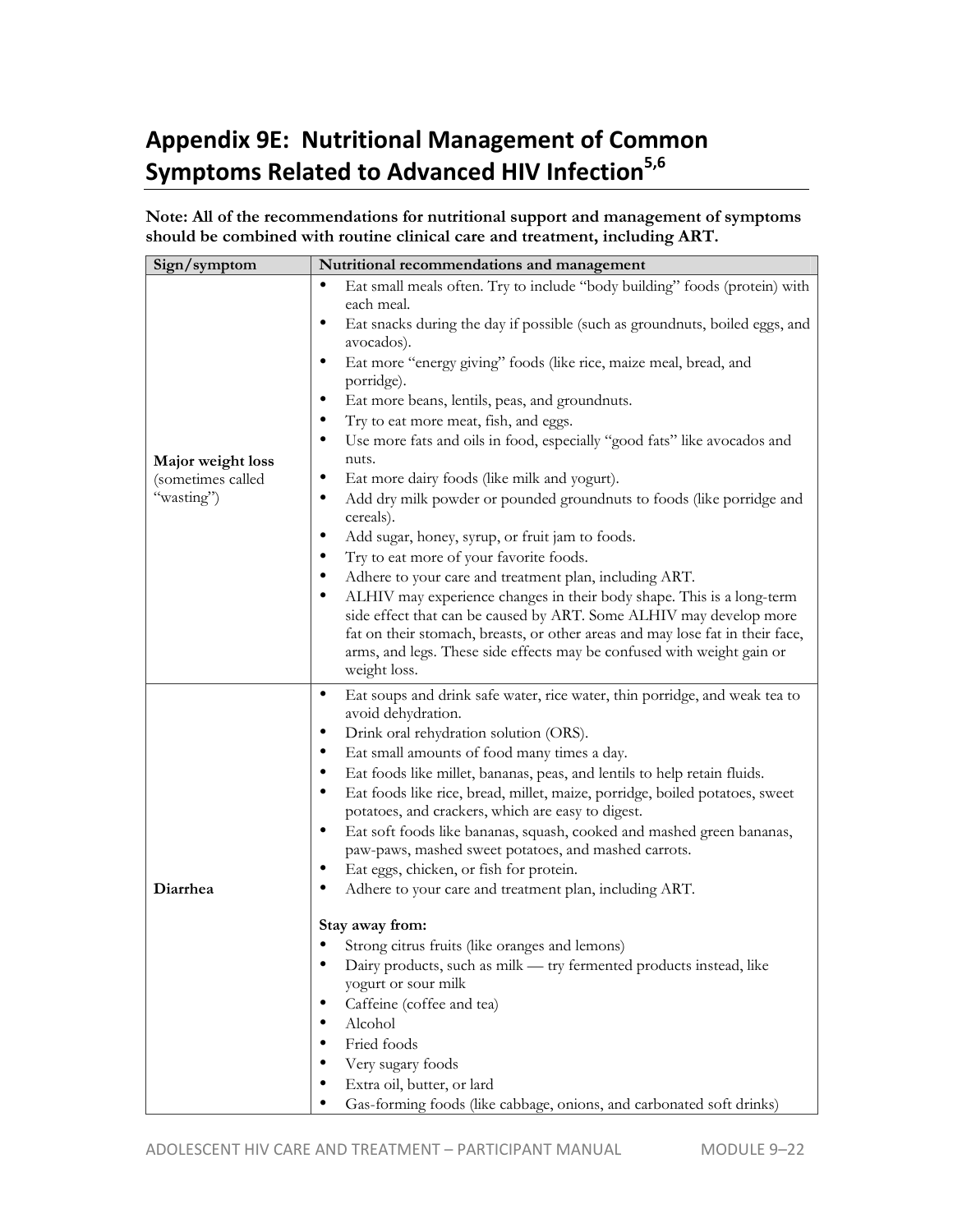| Sign/symptom        | Nutritional recommendations and management                                               |
|---------------------|------------------------------------------------------------------------------------------|
|                     | Drink fluids (especially clean water) to prevent dehydration.<br>٠                       |
|                     | Eat bland soups.<br>٠                                                                    |
|                     | Eat fruit, such as bananas.<br>٠                                                         |
|                     | Eat lightly salty and dry foods (like crackers or bread) to calm the                     |
|                     | stomach.                                                                                 |
|                     | Drink herbal teas and lemon juice in hot water.<br>٠                                     |
| Nausea and vomiting | Eat small amounts of food many times a day.                                              |
|                     | ٠                                                                                        |
|                     | Adhere to your care and treatment plan, including ART.                                   |
|                     | Stay away from:                                                                          |
|                     | Spicy or fatty foods                                                                     |
|                     | Caffeine (coffee and tea)                                                                |
|                     | Alcohol                                                                                  |
|                     | $\bullet$                                                                                |
|                     | Eat soft mashed foods, such as scrambled eggs, cooked carrots, sweet                     |
|                     | potatoes, bananas, soup, paw-paws, and porridge.                                         |
|                     | Eat cold foods or foods at room temperature.<br>٠                                        |
|                     | Drink liquids, such as beef broth or lentil/pea soup.<br>٠                               |
|                     | Rinse the mouth with clean, warm salt water before and after eating.<br>٠                |
|                     | Use cinnamon tea as a mouthwash.                                                         |
|                     | ٠<br>Suck on clean ice, if available, to relieve pain.                                   |
| Mouth and throat    | For thrush, eat fermented foods (like plain yogurt and sour milk). Sucking               |
| sores or infection  | on a lemon and eating garlic can also help.                                              |
|                     | See the nurse or the doctor, and adhere to your care and treatment plan,<br>٠            |
|                     | including ART.                                                                           |
|                     |                                                                                          |
|                     | Stay away from:                                                                          |
|                     | Spicy or salty foods, which can irritate mouth sores                                     |
|                     | Strong citrus fruits and juices, which can irritate mouth sores                          |
|                     | Sugary foods and drinks<br>٠                                                             |
|                     | Rough foods like toast and raw vegetables                                                |
|                     | Alcohol<br>٠                                                                             |
|                     | $\bullet$<br>Eat small, frequent meals throughout the day.                               |
|                     | Eat nutritious snacks between meals.<br>٠                                                |
|                     | Take walks before meals if possible - fresh air helps to stimulate<br>٠                  |
|                     | appetite.                                                                                |
|                     | ٠<br>Avoid smoking — it reduces appetite.                                                |
| Loss of appetite    | Add seasonings, especially herbs, to food to give it more flavor.<br>٠                   |
|                     | Try rinsing out the mouth after meals.<br>٠                                              |
|                     | Use lemon, raw tomatoes, or tonic water to stimulate the taste buds.<br>٠                |
|                     | Chew food well and move it around the mouth to stimulate taste buds.<br>٠                |
|                     | Avoid strong-smelling foods.<br>٠                                                        |
|                     | ٠<br>Eat with others as much as possible.                                                |
|                     | Adhere to your care and treatment plan, including ART.<br>٠                              |
|                     | Change the sweetness, saltiness, or sourness of food by adding sugar, salt,<br>$\bullet$ |
| Taste changes (can  | jam, or lemon (which also increases the taste).                                          |
| sometimes be caused | Try different herbs and spices.                                                          |
| by ARVs and other   | Eat more fish or chicken, as meat can often have a metallic taste.<br>٠                  |
| medications)        | ٠<br>Eat lentils, beans, or split peas.                                                  |
|                     | Brush teeth after eating to remove any aftertaste.<br>٠                                  |
|                     | Adhere to your care and treatment plan, including ART.                                   |